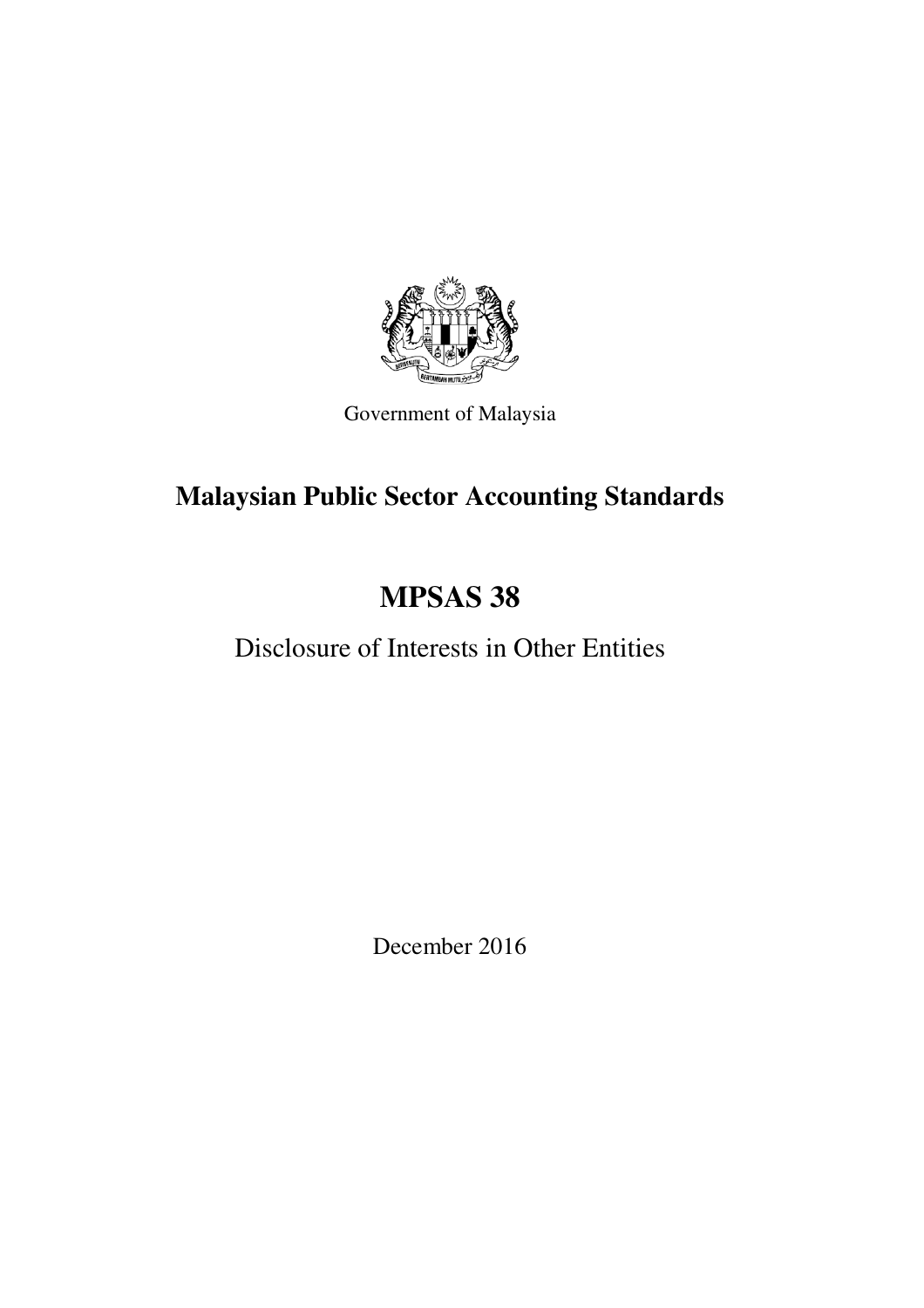## **MPSAS 38 – DISCLOSURE OF INTERESTS IN OTHER ENTITIES**

#### **Acknowledgment**

The Malaysian Public Sector Accounting Standard (MPSAS) 38 is based on International Public Sector Accounting Standard (IPSAS) 38, *Disclosure of Interests in Other Entities* from the *Handbook of International Public Sector Accounting Pronouncements* of the International Public Sector Accounting Standards Board, published by the International Federation of Accountants (IFAC) in 2015 and is used with permission of IFAC.

*Handbook of International Public Sector Accounting Pronouncements* © 2015 by the International Federation of Accountants (IFAC). All rights reserved.

Prepared by: Accountant General's Department No. 1, Persiaran Perdana Kompleks Kementerian Kewangan Presint 2, Pusat Pentadbiran Kerajaan Persekutuan 62594 Putrajaya

Tel : 03-88821000 Faks : 03-88821765 Web: http://www.anm.gov.my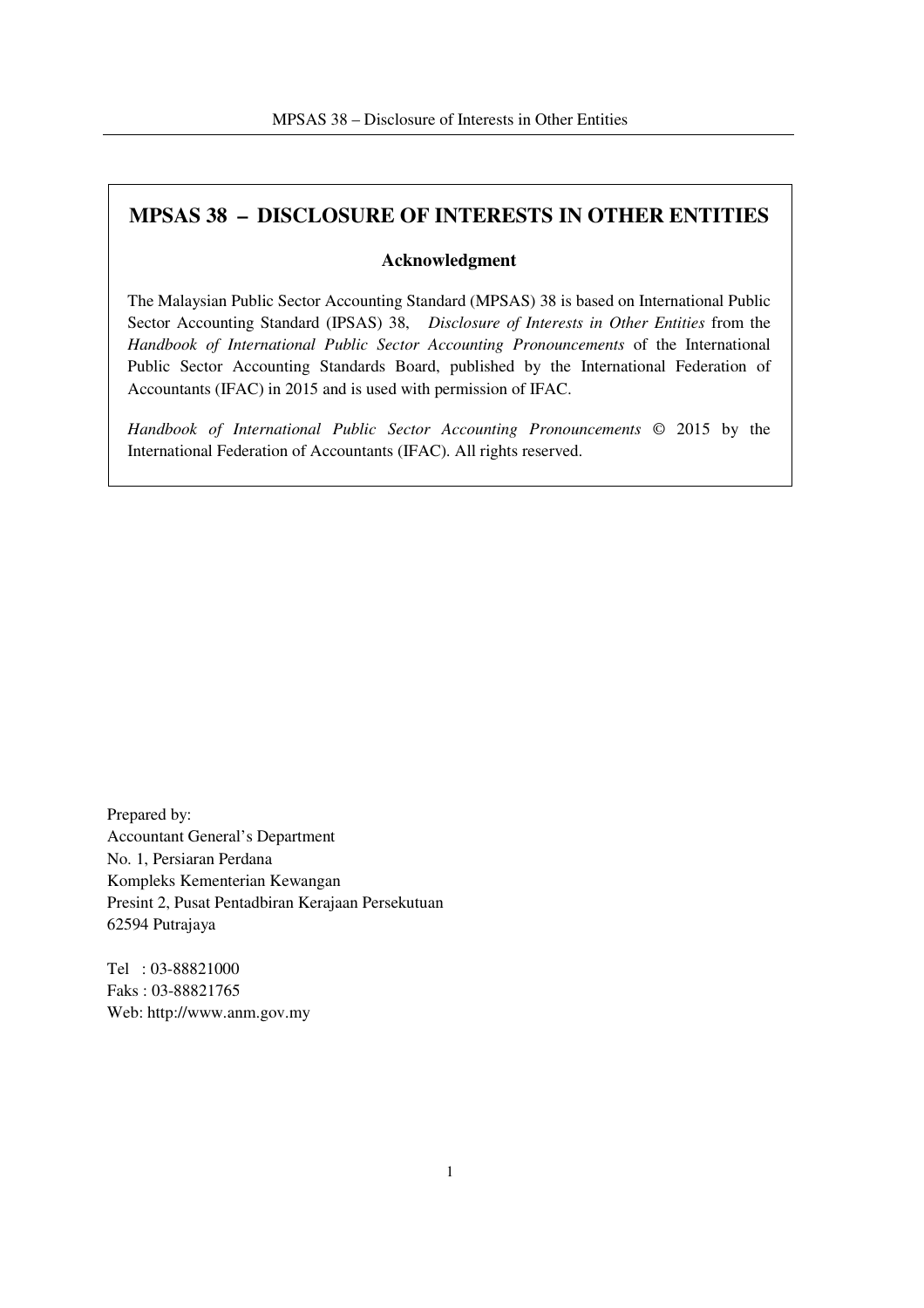## **MPSAS 38 - DISCLOSURE OF INTERESTS IN OTHER ENTITIES**

|                                                                                     | Paragraph |
|-------------------------------------------------------------------------------------|-----------|
|                                                                                     |           |
|                                                                                     | $2 - 6$   |
|                                                                                     | $7 - 8$   |
|                                                                                     | 8         |
| Disclosing Information about Interests in Other Entities                            | $9 - 11$  |
|                                                                                     | $12 - 14$ |
|                                                                                     | $15 - 16$ |
|                                                                                     | $17 - 26$ |
| The Interest that Non-controlling Interests have in the Economic Entity's           |           |
|                                                                                     | 19        |
|                                                                                     | 20        |
| Nature of the Risks Associated with an Entity's Interests in Consolidated           |           |
|                                                                                     | $21 - 24$ |
| Consequences of Changes in a Controlling Entity's Ownership Interest in a           |           |
|                                                                                     | 25        |
| Consequences of Losing Control of a Controlled Entity During the Reporting          |           |
|                                                                                     | 26        |
|                                                                                     | $27 - 34$ |
|                                                                                     | $35 - 39$ |
| Nature, Extent and Financial Effects of an Entity's Interests in Joint Arrangements |           |
|                                                                                     | $36 - 38$ |
| Risks Associated with an Entity's Interests in Joint Ventures and Associates        | 39        |
|                                                                                     | $40 - 48$ |
|                                                                                     | $43 - 45$ |
|                                                                                     | $46 - 48$ |
|                                                                                     | $49 - 50$ |
|                                                                                     | $51 - 57$ |
|                                                                                     | $58 - 60$ |
|                                                                                     | $61 - 62$ |
| Appendix A: Application Guidance                                                    |           |
| Appendix B: Amendments to Other MPSASs                                              |           |
| Comparison with IPSAS 38                                                            |           |

### **CONTENTS**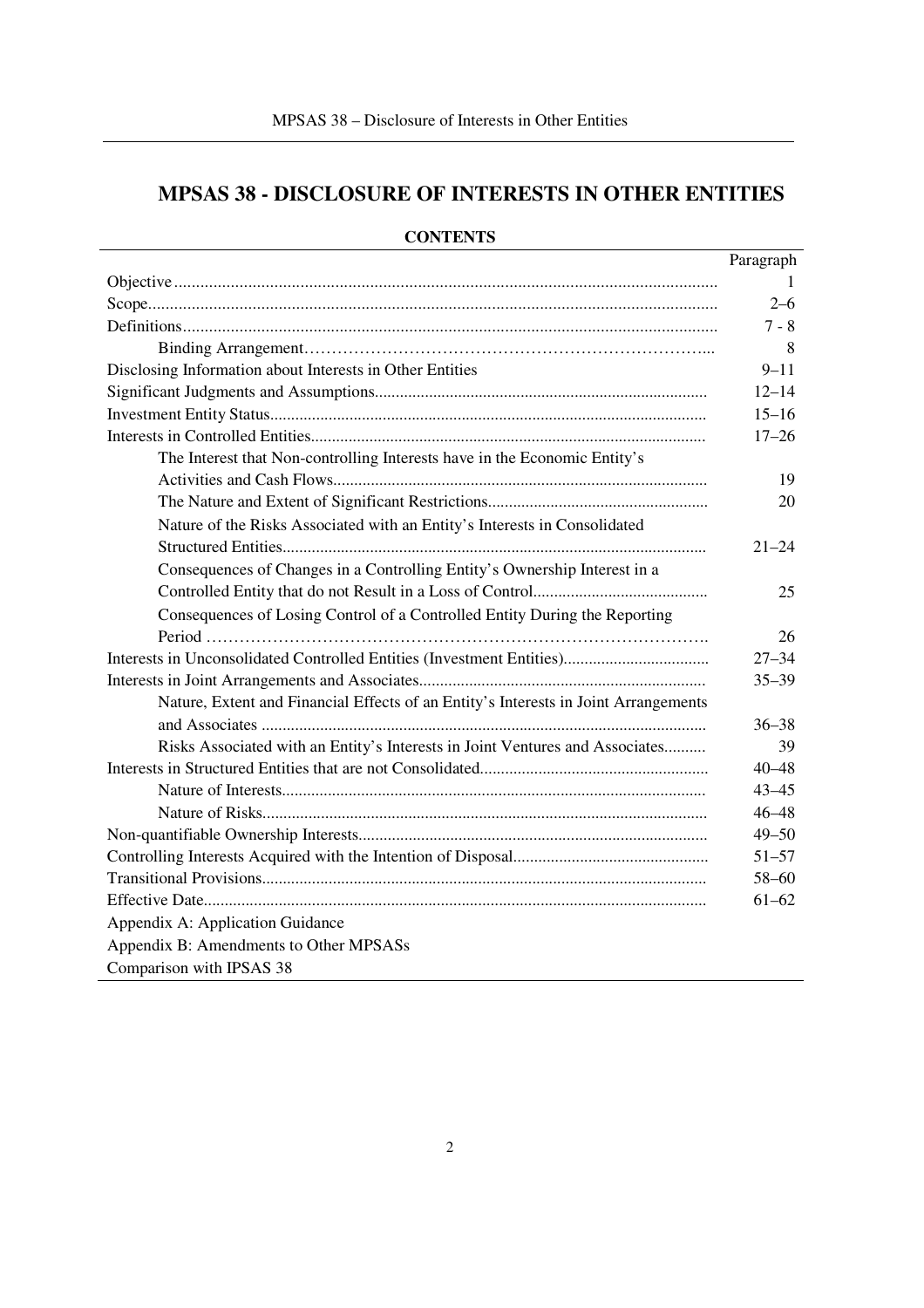Malaysian Public Sector Accounting Standard (MPSAS) 38, *Disclosure of Interests in Other Entities*, is set out in paragraphs 1–62. All the paragraphs have equal authority. MPSAS 38 should be read in the context of its objective and the Preface to Malaysian Public Sector Accounting Standards. MPSAS 3, *Accounting Policies, Changes in Accounting Estimates and Errors*, provides a basis for selecting and applying accounting policies in the absence of explicit guidance.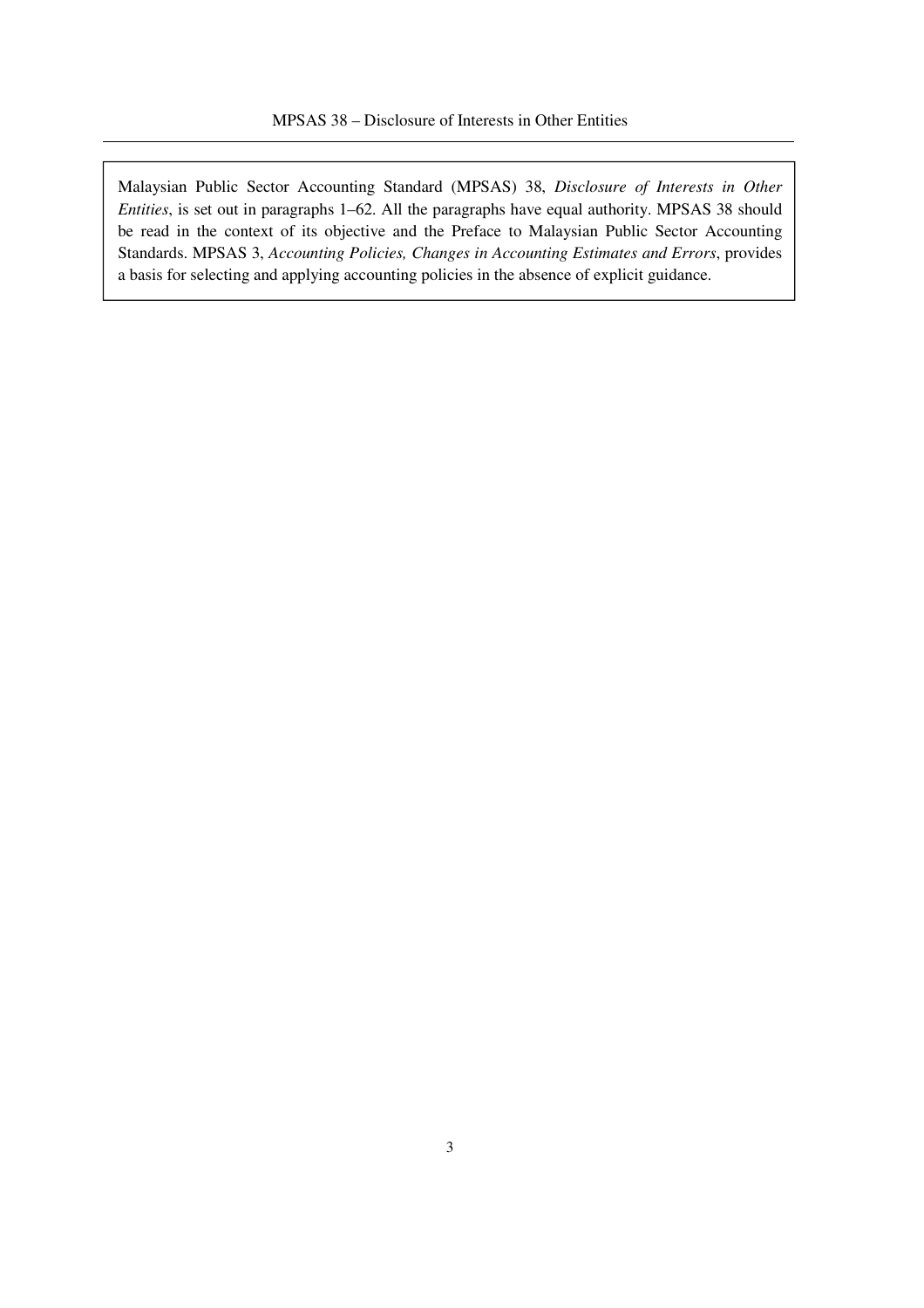## **Objective**

- 1. The objective of this Standard is to require an entity to disclose information that enables users of its financial statements to evaluate:
	- (a) The nature of, and risks associated with, its interests in controlled entities, unconsolidated controlled entities, joint arrangements and associates, and structured entities that are not consolidated; and
	- (b) The effects of those interests on its financial position, financial performance and cash flows.

#### **Scope**

- 2. **An entity that prepares and presents financial statements under the accrual basis of accounting shall apply this Standard in disclosing information about its interests in controlled entities, unconsolidated controlled entities, joint arrangements and associates, and structured entities that are not consolidated.**
- 3. **This Standard shall be applied by an entity that has an interest in any of the following:**
	- (a) **Controlled entities;**
	- (b) **Joint arrangements (i.e., joint operations or joint ventures);**
	- (c) **Associates; or**
	- (d) **Structured entities that are not consolidated.**
- 4. **This Standard does not apply to:**
	- (a) **Post-employment benefit plans or other long-term employee benefit plans to which MPSAS 25,** *Employee Benefits* **applies.**
	- (b) **An entity's separate financial statements to which MPSAS 34,** *Separate Financial Statements,* **applies. However:**
		- (i) **If an entity has interests in structured entities that are not consolidated and prepares separate financial statements as its only financial statements, it shall apply the requirements in paragraphs 40–48 when preparing those separate financial statements.**
		- (ii) **An investment entity that prepares financial statements in which all of its controlled entities are measured at fair value through surplus or deficit in**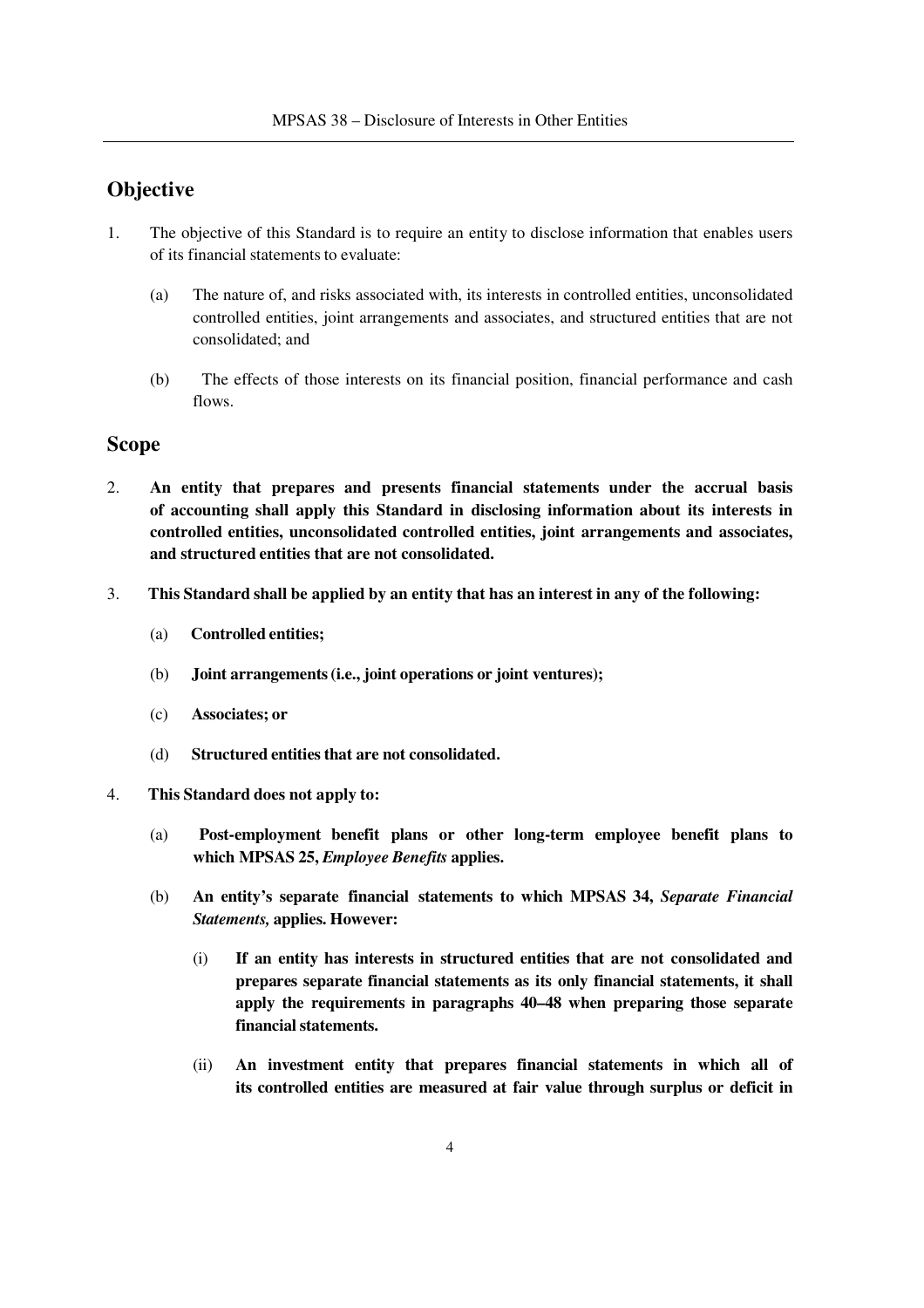**accordance with paragraph 56 of MPSAS 35 shall present the disclosures relating to investment entities required by this Standard.**

- (c) **An interest held by an entity that participates in, but does not have joint control of, a joint arrangement unless that interest results in significant influence over the arrangement or is an interest in a structured entity.**
- (d) **An interest in another entity that is accounted for in accordance with MPSAS 29,**  *Financial Instruments***:** *Recognition and Measurement***. However, an entity shall apply this Standard:**
	- (i) **When that interest is an interest in an associate or a joint venture that, in accordance with MPSAS 36,** *Investments in Associates and Joint Ventures***, is measured at fair value through surplus or deficit; or**
	- (ii) **When that interest is an interest in a structured entity that is not consolidated.**
- 5. **This Standard applies to all public sector entities other than Government Business Enterprises (GBEs).**
- 6. The *Preface to Malaysian Public Sector Accounting Standards* issued by the Accountant General's Department explains that GBEs apply approved accounting standards issued by the Malaysian Accounting Standards Board (MASB). GBEs are defined in MPSAS 1, *Presentation of Financial Statements*.

## **Definitions**

7. **The following terms are used in this Standard with the meanings specified:**

**Binding arrangement: For the purposes of this Standard, a binding arrangement is an arrangement that confers enforceable rights and obligations on the parties to it as if it were in the form of a contract. It includes rights from contracts or other legal rights.**

**An interest in another entity, for the purpose of this Standard, refers to involvement by way of binding arrangements or otherwise that exposes an entity to variability of benefits from the performance of the other entity. An interest in another entity can be evidenced by, but is not limited to, the holding of equity or debt instruments as well as other forms of involvement such as the provision of funding, liquidity support, credit enhancement and guarantees. It includes the means by which an entity has control or joint control of, or significant influence over, another entity. An entity does not necessarily have an interest in another entity solely because of a typical funder/recipient or customer/supplier relationship.**

**Paragraphs AG7–AG9 provide further information about interests in other entities.**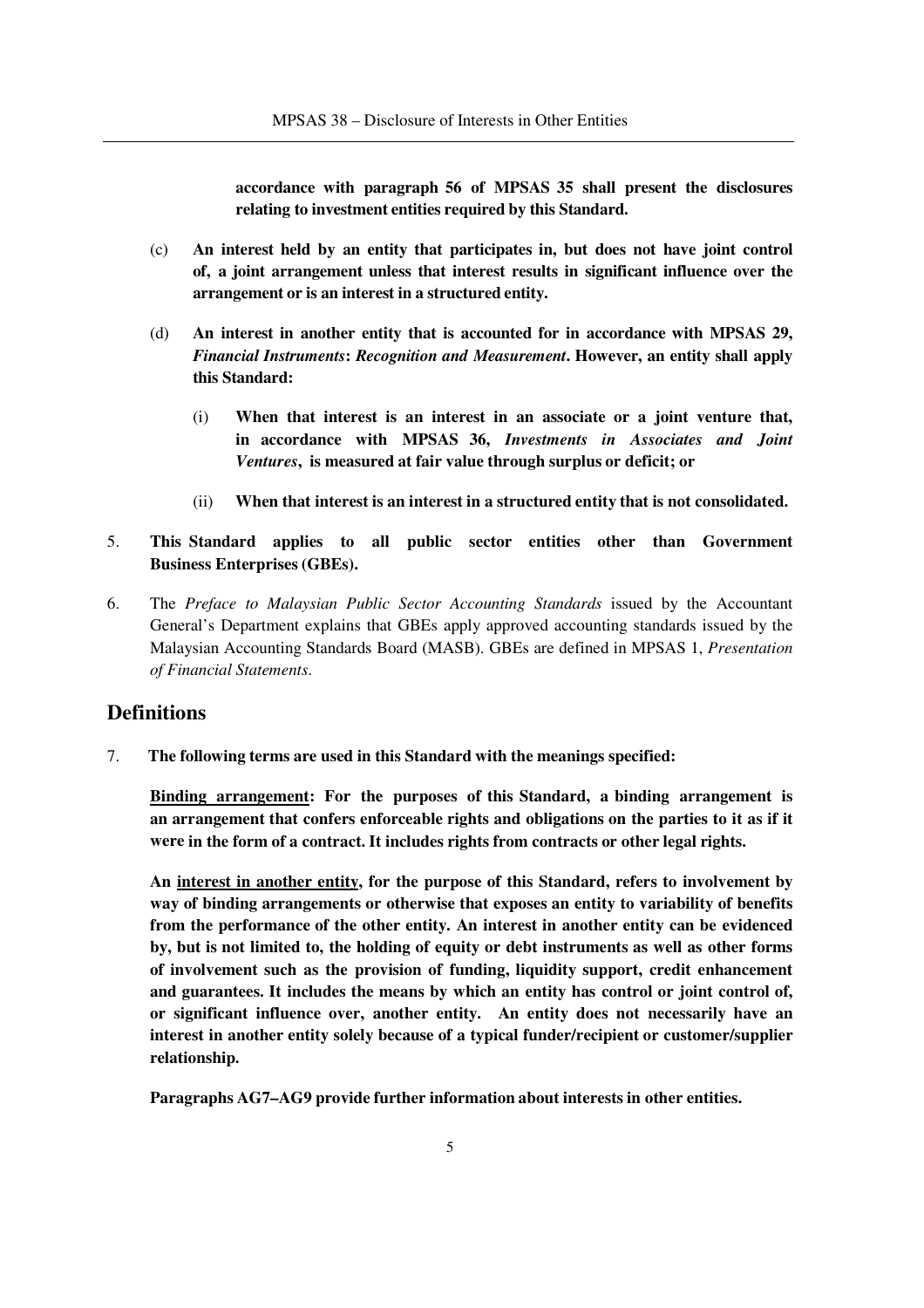**Paragraphs AG57–AG59 of MPSAS 35,** *Consolidated Financial Statements* **explain variability of benefits.** 

**Revenue from a structured entity, for the purpose of this Standard, includes, but is not limited to, recurring and non-recurring fees, interest, dividends or similar distributions, gains or losses on the remeasurement or derecognition of interests in structured entities and gains or losses from the transfer of assets and liabilities to the structured entity.**

#### **A structured entity is:**

- (a) **In the case of entities where administrative arrangements or legislation are normally the dominant factors in deciding who has control of an entity, an entity that has been designed so that administrative arrangements or legislation are not the dominant factors in deciding who controls the entity, such as when binding arrangements are significant to determining control of the entity and relevant activities are directed by means of binding arrangements; or**
- (b) **In the case of entities where voting or similar rights are normally the dominant factor in deciding who has control of an entity, an entity that has been designed so that voting or similar rights are not the dominant factor in deciding who controls the entity, such as when any voting rights relate to administrative tasks only and the relevant activities are directed by means of binding arrangements.**

Paragraphs AG20–AG23 provide further information about structured entities.

**Terms defined in other MPSASs are used in this Standard with the same meaning as in those Standards, and are reproduced in the** *Glossary of Defined Terms* **published separately. The following terms are defined in either MPSAS 34,** *Separate Financial Statements***, MPSAS 35,** *Consolidated Financial Statements***, MPSAS 36,** *Investments in Associates and Joint Ventures* **or MPSAS 37,** *Joint Arrangements***: associate, consolidated financial statements, control, controlled entity, controlling entity, economic entity, equity method, investment entity, joint arrangement, joint control, joint operation, joint venture, non-controlling interest, relevant activities, separate financial statements, separate vehicle and significant influence.**

#### **Binding Arrangement**

8. Binding arrangements can be evidenced in several ways. A binding arrangement is often, but not always, in writing, in the form of a contract or documented discussions between the parties. Statutory mechanisms such as legislative or executive authority can also create enforceable arrangements, similar to contractual arrangements, either on their own or in conjunction with contracts between the parties.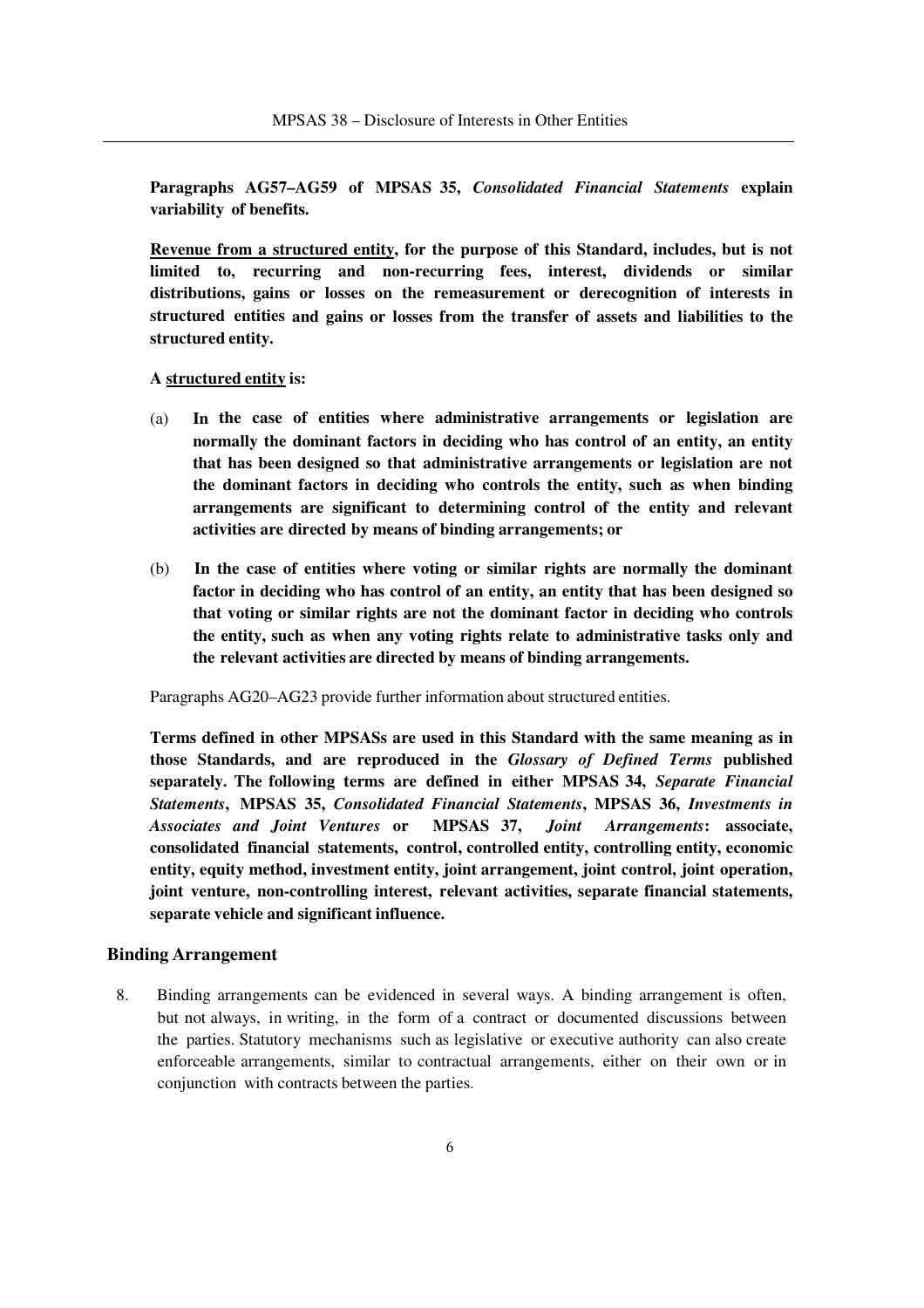## **Disclosing Information about Interests in Other Entities**

- 9. **To meet the objective in paragraph 1, an entity shall disclose:**
	- (a) **The significant judgments and assumptions it has made in determining:**
		- (i) **The nature of its interest in another entity or arrangement;**
		- (ii) **The type of joint arrangement in which it has an interest (paragraphs 12–14); and**
		- (iii) **That it meets the definition of an investment entity, if applicable (paragraph 15); and**
	- (b) **Information about its interests in:**
		- (i) **Controlled entities (paragraphs 17–26);**
		- (ii) **Joint arrangements and associates (paragraphs 35–39);**
		- (iii) **Structured entities that are not consolidated (paragraphs 40–48);**
		- (iv) **Non-quantifiable ownership interests (paragraphs 49–50); and**
		- (v) **Controlling interests acquired with the intention of disposal (paragraphs 51– 57).**
- 10. **If the disclosures required by this Standard, together with disclosures required by other MPSASs, do not meet the objective in paragraph 1, an entity shall disclose whatever additional information is necessary to meet that objective.**
- 11. **An entity shall consider the level of detail necessary to satisfy the disclosure objective in paragraph 1 and how much emphasis to place on each of the requirements in this Standard. It shall aggregate or disaggregate disclosures so that useful information is not obscured by either the inclusion of a large amount of insignificant detail or the aggregation of items that have different characteristics (see paragraphs AG2–AG6).**

## **Significant Judgments and Assumptions**

- 12. **An entity shall disclose the methodology used to determine:**
	- (a) **That it has control of another entity as described in paragraphs 18 and 20 of MPSAS 35;**
	- (b) **That it has joint control of an arrangement or significant influence over another entity; and**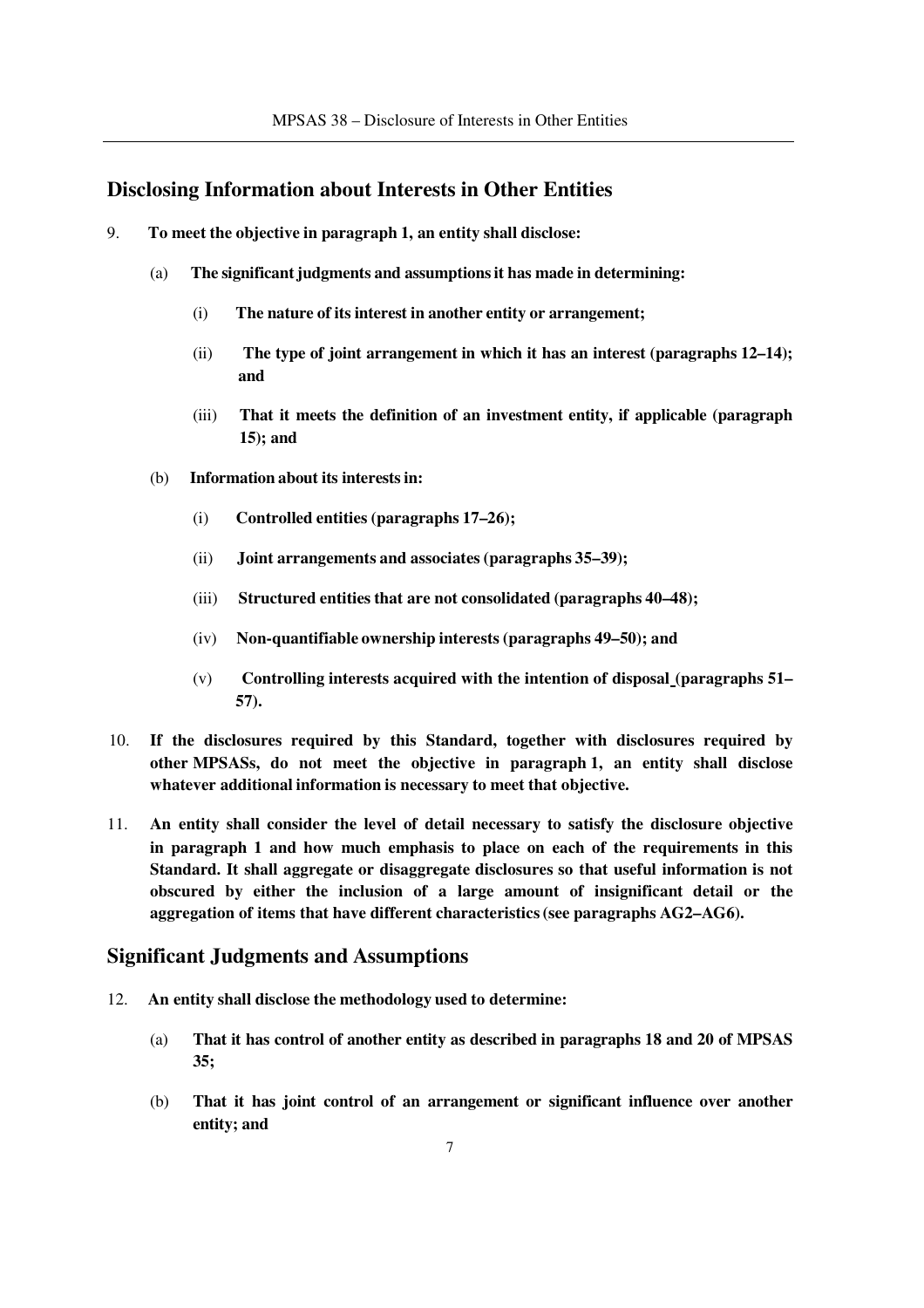- (c) **The type of joint arrangement (i.e., joint operation or joint venture) when the arrangement has been structured through a separate vehicle.**
- 13. **The disclosures required by paragraph 12 shall be either given in the financial statements or incorporated by cross-reference from the financial statements to some other statement that is available to users of the financial statements on the same terms as the financial statements and at the same time. Without the information incorporated by crossreference, the financial statements are incomplete. The use of such cross-referencing may be subject to jurisdictional restrictions.**
- 14. **To comply with paragraph 12, an entity shall disclose, for example, the factors considered in determining that:**
	- (a) **It controls a specific entity (or similar category of entities) where the interest in the other entity is not evidenced by the holding of equity or debt instruments;**
	- (b) **It does not control another entity (or category of entities) even though it holds more than half of the voting rights of the other entity (or entities);**
	- (c) **It controls another entity (or category of entities) even though it holds less than half of the voting rights of the other entity (or entities);**
	- (d) **It is an agent or a principal (see paragraphs AG60–AG74 of MPSAS 35);**
	- (e) **It does not have significant influence even though it holds 20 per cent or more of the voting rights of another entity; and**
	- (f) **It has significant influence even though it holds less than 20 per cent of the voting rights of another entity.**

## **Investment Entity Status**

- 15. **When a controlling entity determines that it is an investment entity in accordance with MPSAS 35, the investment entity shall disclose information about significant judgments and assumptions it has made in determining that it is an investment entity. An investment entity is not required to disclose this information if it has all of the characteristics in paragraph 61 of MPSAS 35.**
- 16. **When an entity becomes, or ceases to be, an investment entity, it shall disclose the change of investment entity status and the reasons for the change. In addition, an entity that becomes an investment entity shall disclose the effect of the change of status on the financial statements for the period presented, including:** 
	- (a) **The total fair value, as of the date of change of status, of the controlled entities that cease to be consolidated;**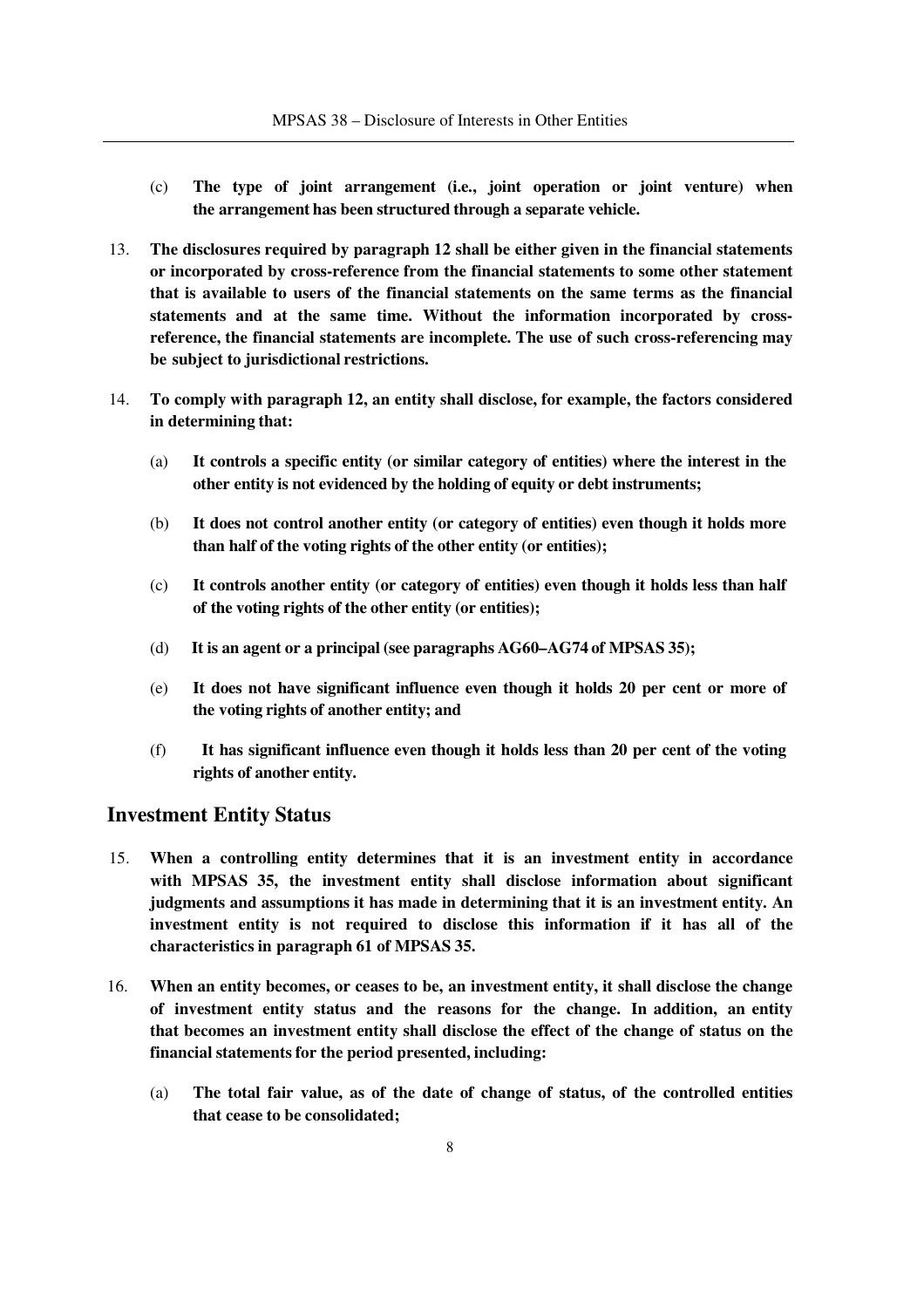- (b) **The total gain or loss, if any, calculated in accordance with paragraph 63 of MPSAS 35; and**
- (c) **The line item(s) in surplus or deficit in which the gain or loss is recognized (if not presented separately).**

## **Interests in Controlled Entities**

- 17. **An entity shall disclose information that enables users of its consolidated financial statements:**
	- (a) **To understand:**
		- (i) **The composition of the economic entity; and**
		- (ii) **The interest that non-controlling interests have in the economic entity's activities and cash flows (paragraph 19); and**
	- (b) **To evaluate:**
		- (i) **The nature and extent of significant restrictions on its ability to access or use assets, and settle liabilities, of the economic entity (paragraph 20);**
		- (ii) **The nature of, and changes in, the risks associated with its interests in consolidated structured entities (paragraphs 21–24);**
		- (iii) **The consequences of changes in its ownership interest in a controlled entity that do not result in a loss of control (paragraph 25); and**
		- (iv) **The consequences of losing control of a controlled entity during the reporting period (paragraph 26).**
- 18. **When the financial statements of a controlled entity used in the preparation of consolidated financial statements are as of a date or for a period that is different from that of the consolidated financial statements (see paragraph 46 of MPSAS 35) an entity shall disclose:**
	- (a) **The date of the end of the reporting period of the financial statements of that controlled entity; and**
	- (b) **The reason for using a different date or period.**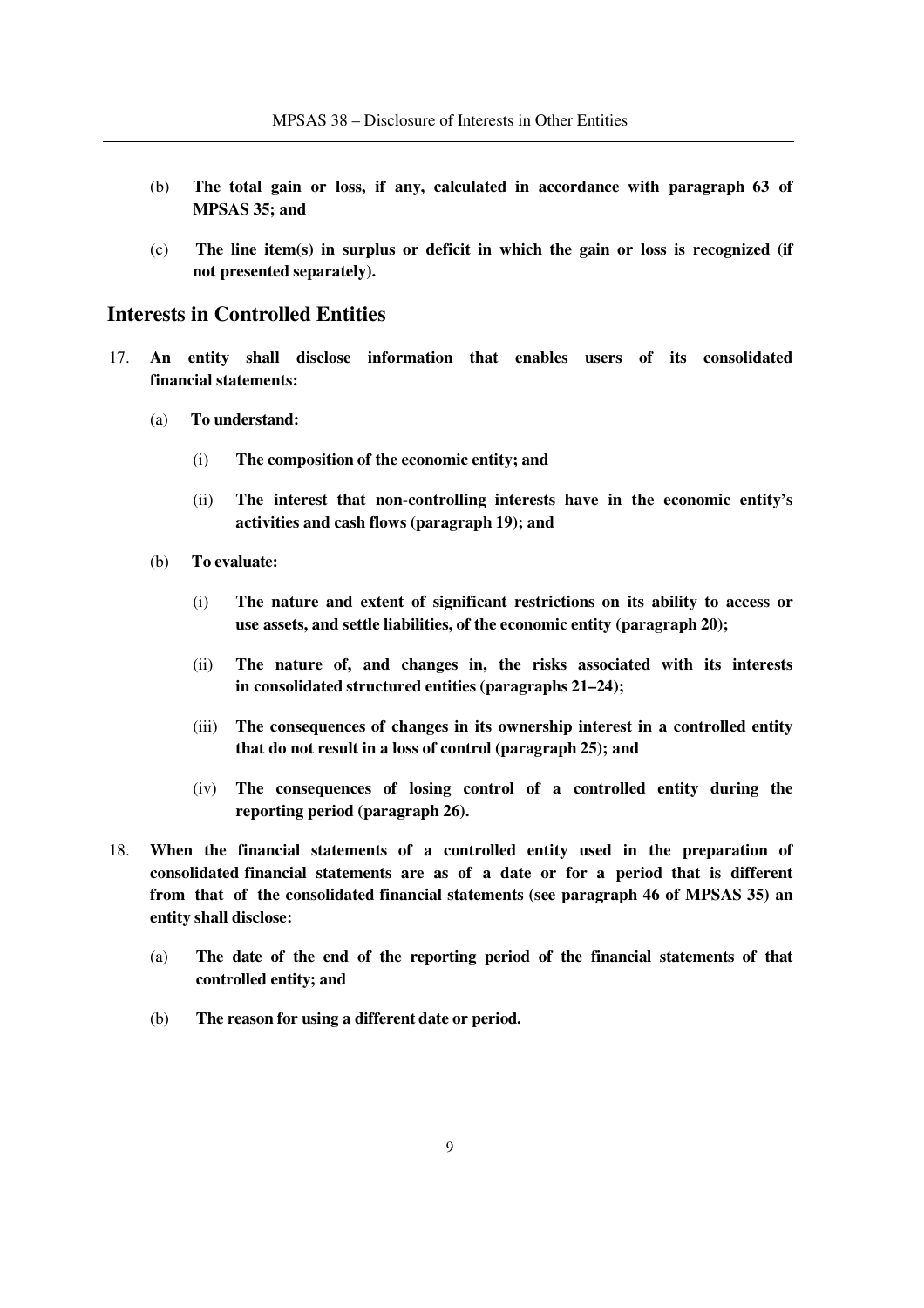**The Interest that Non-controlling Interests have in the Economic Entity's Activities and Cash Flows**

- 19. **An entity shall disclose for each of its controlled entities that have non-controlling interests that are material to the reporting entity:**
	- (a) **The name of the controlled entity;**
	- (b) **The domicile and legal form of the controlled entity and the jurisdiction in which it operates;**
	- (c) **The proportion of ownership interests held by non-controlling interests;**
	- (d) **The proportion of voting rights held by non-controlling interests, if different from the proportion of ownership interests held;**
	- (e) **The surplus or deficit allocated to non-controlling interests of the controlled entity during the reporting period;**
	- (f) **Accumulated non-controlling interests of the controlled entity at the end of the reporting period; and**
	- (g) **Summarized financial information about the controlled entity (see paragraph AG10).**

#### **The Nature and Extent of Significant Restrictions**

- 20. **An entity shall disclose:**
	- (a) **Significant restrictions in binding arrangements (e.g., statutory, contractual and regulatory restrictions) on its ability to access or use the assets and settle the liabilities of the economic entity, such as:**
		- (i) **Those that restrict the ability of a controlling entity or its controlled entities to transfer cash or other assets to (or from) other entities within the economic entity.**
		- (ii) **Guarantees or other requirements that may restrict dividends and other capital distributions being paid, or loans and advances being made or repaid, to (or from) other entities within the economic entity.**
	- (b) **The nature and extent to which protective rights of non-controlling interests can significantly restrict the entity's ability to access or use the assets and settle the liabilities of the economic entity (such as when a controlling entity is obliged to settle liabilities of a controlled entity before settling its own liabilities, or approval of noncontrolling interests is required either to access the assets or to settle the liabilities of a controlled entity).**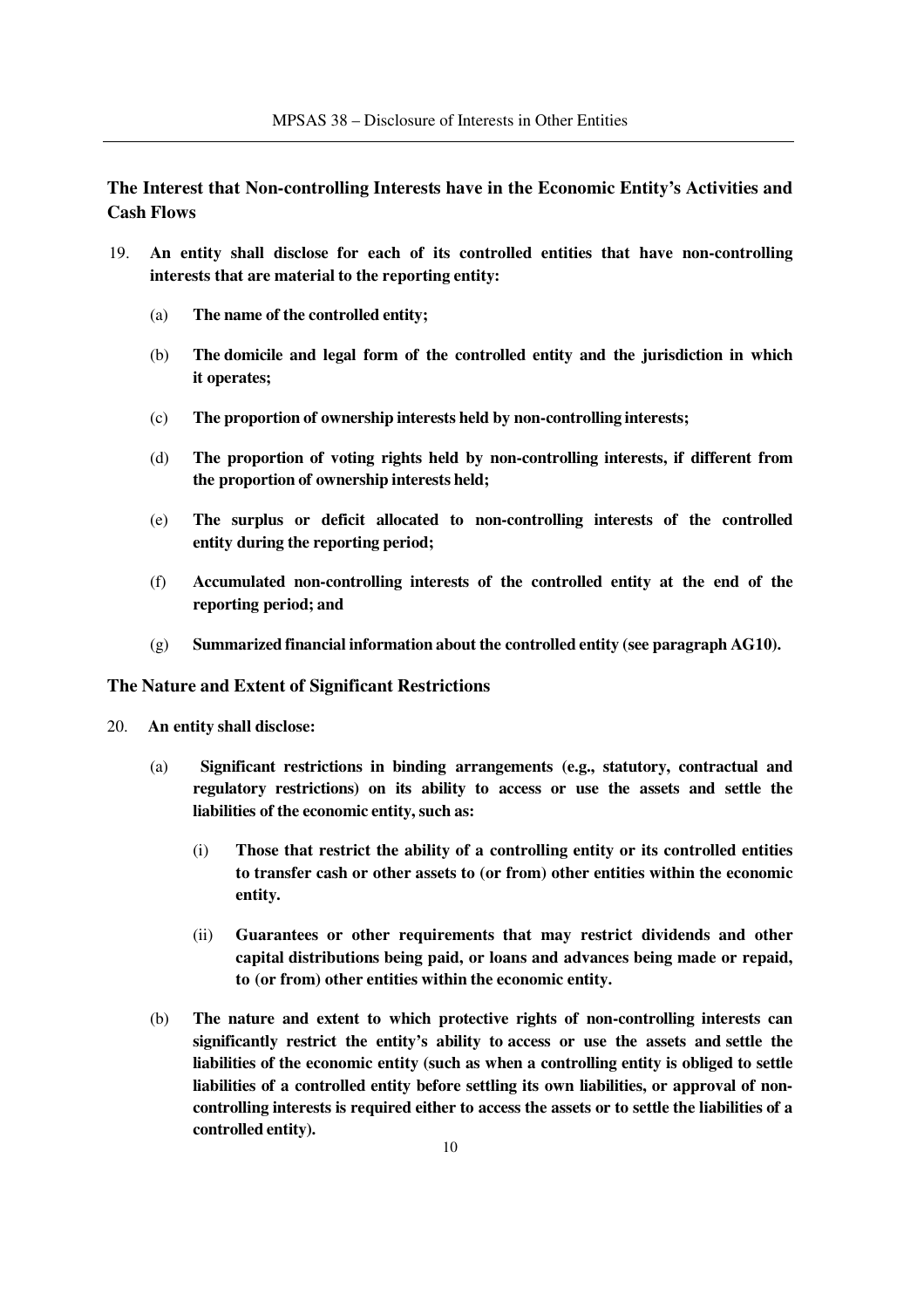(c) **The carrying amounts in the consolidated financial statements of the assets and liabilities to which those restrictions apply.**

## **Nature of the Risks Associated with an Entity's Interests in Consolidated Structured Entities**

- 21. **An entity shall disclose the terms of any binding arrangements that could require the controlling entity or its controlled entities to provide financial support to a consolidated structured entity, including events or circumstances that could expose the reporting entity to a loss (e.g., liquidity arrangements or credit rating triggers associated with obligations to purchase assets of the structured entity or provide financial support).**
- 22. **If during the reporting period a controlling entity or any of its controlled entities has, without having an obligation under a binding arrangement to do so, provided financial or other support to a consolidated structured entity (e.g., purchasing assets of, or instruments issued by, the structured entity), the entity shall disclose:**
	- (a) **The type and amount of support provided, including situations in which the controlling entity or its controlled entities assisted the structured entity in obtaining financial support; and**
	- (b) **The reasons for providing the support.**
- 23. **If during the reporting period a controlling entity or any of its controlled entities has, without having an obligation under a binding arrangement to do so, provided financial or other support to a previously unconsolidated structured entity and that provision of support resulted in the entity controlling the structured entity, the entity shall disclose an explanation of the relevant factors in reaching that decision.**
- 24. **An entity shall disclose any current intentions to provide financial or other support to a consolidated structured entity, including intentions to assist the structured entity in obtaining financial support.**

## **Consequences of Changes in a Controlling Entity's Ownership Interest in a Controlled Entity that do not Result in a Loss of Control**

25. **An entity shall present a schedule that shows the effects on the net assets/equity attributable to owners of the controlling entity of any changes in its ownership interest in a controlled entity that do not result in a loss of control.**

#### **Consequences of Losing Control of a Controlled Entity During the Reporting Period**

26. **An entity shall disclose the gain or loss, if any, calculated in accordance with paragraph 52 of MPSAS 35 and:**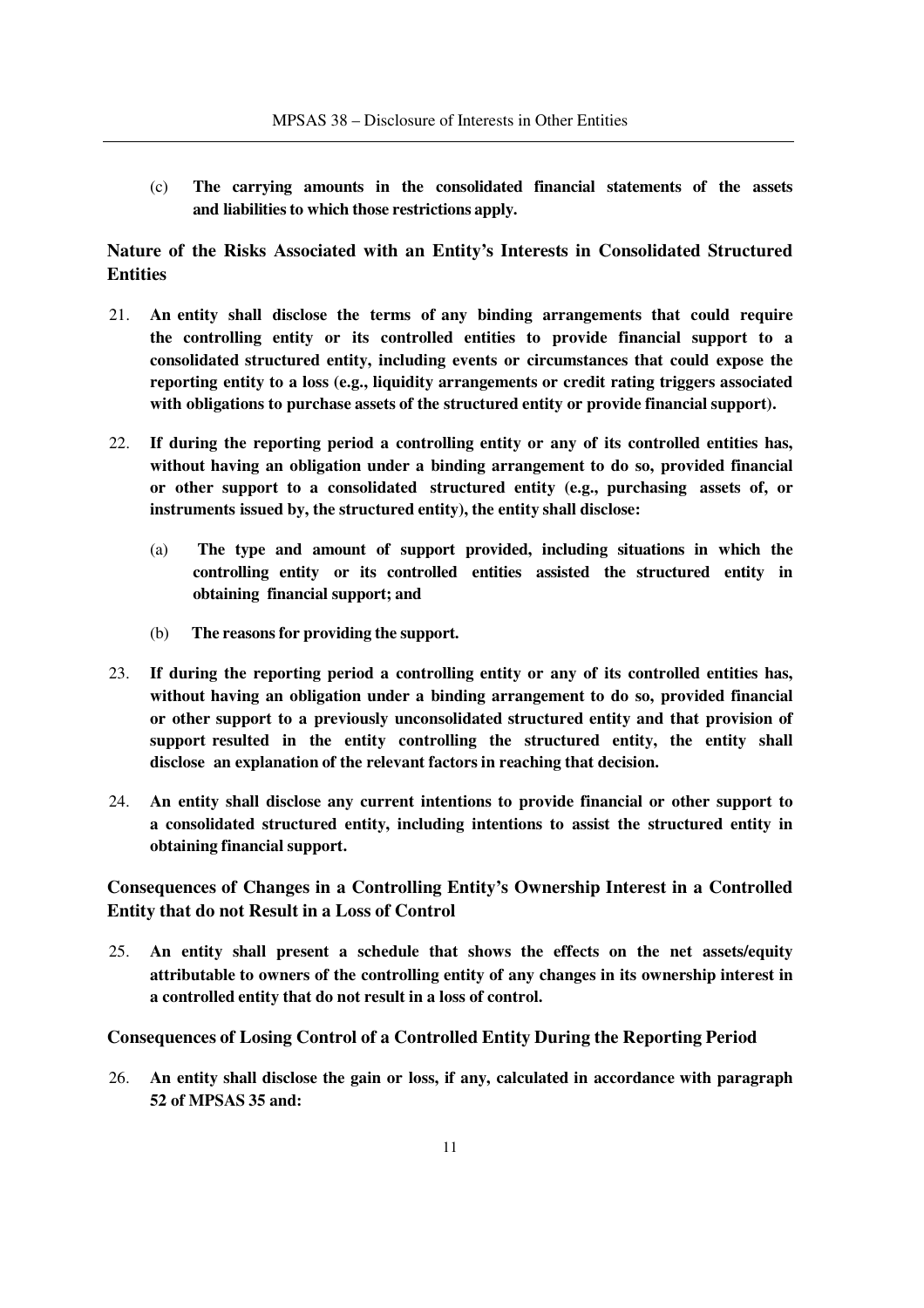- (a) **The portion of that gain or loss attributable to measuring any investment retained in the former controlled entity at its fair value at the date when control is lost; and**
- (b) **The line item(s) in surplus or deficit in which the gain or loss is recognized (if not presented separately).**

## **Interests in Unconsolidated Controlled Entities (Investment Entities)**

- 27. **An investment entity that, in accordance with MPSAS 35 is required to apply the exception to consolidation and instead account for its investment in a controlled entity at fair value through surplus or deficit shall disclose that fact.**
- 28. **For each unconsolidated controlled entity, an investment entity shall disclose:** 
	- (a) **The controlled entity's name;**
	- (b) **The domicile and legal form of the controlled entity and the jurisdiction in which it operates; and**
	- (c) **The proportion of ownership interest held by the investment entity and, if different, the proportion of voting rights held.**
- 29. **If an investment entity is the controlling entity of another investment entity, the controlling entity shall also provide the disclosures in paragraph 28(a)–(c) for investments that are controlled by its controlled investment entity. The disclosure may be provided by including, in the financial statements of the controlling entity, the financial statements of the controlled entity (or controlled entities) that contain the above information.**
- 30. **An investment entity shall disclose:**
	- (a) **The nature and extent of any significant restrictions arising from binding arrangements (e.g., resulting from borrowing arrangements, regulatory requirements or contractual arrangements) on the ability of an unconsolidated controlled entity to transfer funds to the investment entity in the form of cash dividends, or similar distributions, or to repay loans or advances made to the unconsolidated controlled entity by the investment entity; and**
	- (b) **Any current commitments or intentions to provide financial or other support to an unconsolidated controlled entity, including commitments or intentions to assist the controlled entity in obtaining financial support.**
- 31. **If, during the reporting period, an investment entity or any of its controlled entities has, without having an obligation arising from a binding arrangement to do so, provided financial or other support to an unconsolidated controlled entity (e.g., purchasing**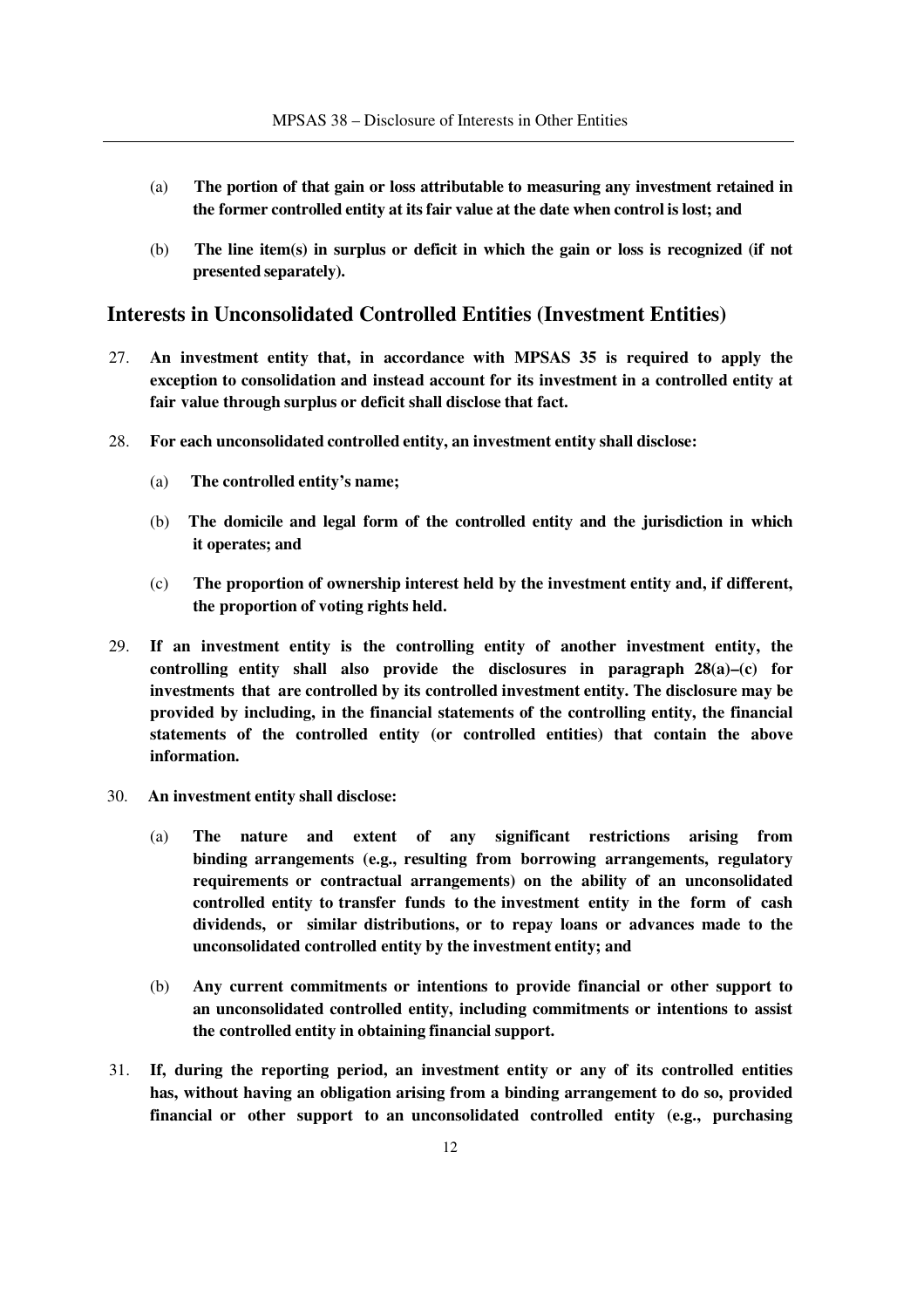**assets of, or instruments issued by, the controlled entity or assisting the controlled entity in obtaining financial support), the entity shall disclose:**

- (a) **The type and amount of support provided to each unconsolidated controlled entity; and**
- (b) **The reasons for providing the support.**
- 32. **An investment entity shall disclose the terms of any binding arrangements that could require the entity or its unconsolidated controlled entities to provide financial support to an unconsolidated, controlled, structured entity, including events or circumstances that could expose the reporting entity to a loss (e.g., liquidity arrangements or credit rating triggers associated with obligations to purchase assets of the structured entity or to provide financial support).**
- 33. **If during the reporting period an investment entity or any of its unconsolidated controlled entities has, without having an obligation arising from a binding arrangement to do so, provided financial or other support to an unconsolidated, structured entity that the investment entity did not control, and if that provision of support resulted in the investment entity controlling the structured entity, the investment entity shall disclose an explanation of the relevant factors in reaching the decision to provide that support.**
- 34. **A controlling entity that controls an investment entity and is not itself an investment entity, shall disclose in its consolidated financial statements, the information required by paragraphs 27 to 33 in respect of such unconsolidated controlled entities.**

#### **Interests in Joint Arrangements and Associates**

- 35. **An entity shall disclose information that enables users of its financial statements to evaluate:**
	- (a) **The nature, extent and financial effects of its interests in joint arrangements and associates, including the nature and effects of its relationship with the other investors with joint control of, or significant influence over, joint arrangements and associates (paragraphs 36 and 38); and**
	- (b) **The nature of, and changes in, the risks associated with its interests in joint ventures and associates (paragraph 39).**

**Nature, Extent and Financial Effects of an Entity's Interests in Joint Arrangements and Associates**

- 36. **An entity shall disclose:**
	- (a) **For each joint arrangement and associate that is material to the reporting entity:**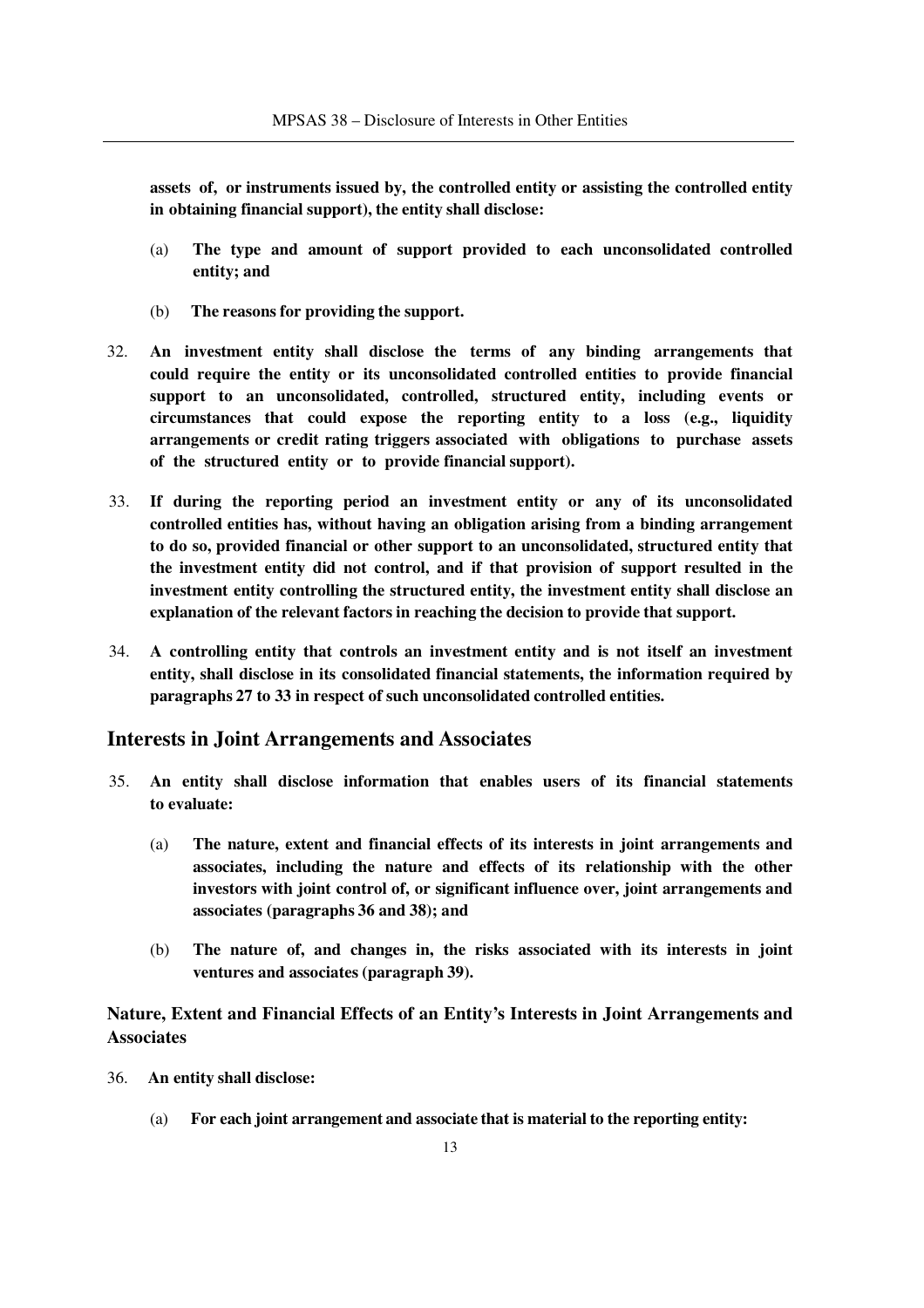- (i) **The name of the joint arrangement or associate;**
- (ii) **The nature of the entity's relationship with the joint arrangement or associate (by, for example, describing the nature of the activities of the joint arrangement or associate and whether they are strategic to the entity's activities);**
- (iii) **The domicile and legal form of the joint arrangement or associate and the jurisdiction in which it operates; and**
- (iv) **The proportion of ownership interest or participating share held by the entity and, if different, the proportion of voting rights held (if applicable).**
- (b) **For each joint venture and associate that is material to the reporting entity:** 
	- (i) **Whether the investment in the joint venture or associate is measured using the equity method or at fair value;**
	- (ii) **Summarized financial information about the joint venture or associate as specified in paragraphs AG12 and AG13; and**
	- (iii) **If the joint venture or associate is accounted for using the equity method, the fair value of its investment in the joint venture or associate, if there is a quoted market price for the investment.**
- (c) **Financial information as specified in paragraph AG16 about the entity's investments in joint ventures and associates that are not individually material:**
	- (i) **In aggregate for all individually immaterial joint ventures; and**
	- (ii) **In aggregate for all individually immaterial associates. This aggregated information is to be disclosed separately from the aggregated information on joint ventures.**
- 37. An investment entity need not provide the disclosures required by paragraphs 36(b)–36(c).
- 38. **An entity shall also disclose:**
	- (a) **The nature and extent of any significant restrictions (e.g., resulting from borrowing arrangements, regulatory requirements or binding arrangements between investors with joint control of, or significant influence over, a joint venture or an associate) on the ability of joint ventures or associates to transfer funds to the entity in the form of cash dividends or similar distributions, or to repay loans or advances made by the entity.**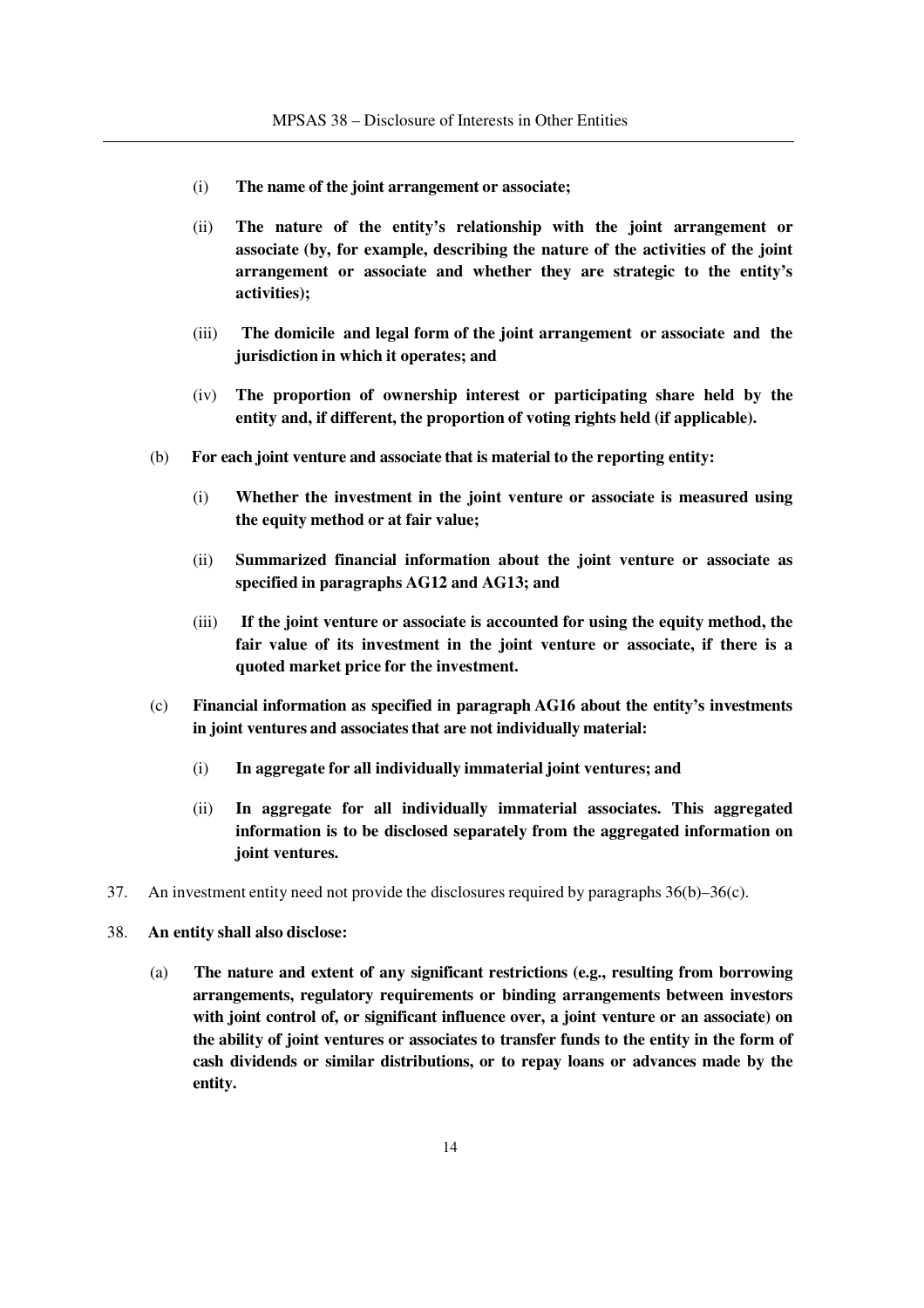- (b) **When the financial statements of a joint venture or associate used in applying the equity method are as of a date or for a period that is different from that of the entity:**
	- (i) **The date of the end of the reporting period of the financial statements of that joint venture or associate; and**
	- (ii) **The reason for using a different date or period.**
- (c) **The unrecognized share of losses of a joint venture or associate, both for the reporting period and cumulatively, if the entity has stopped recognizing its share of losses of the joint venture or associate when applying the equity method.**

**Risks Associated with an Entity's Interests in Joint Ventures and Associates**

- 39. **An entity shall disclose:**
	- (a) **Commitments that it has relating to its joint ventures separately from the amount of other commitments as specified in paragraphs AG17–AG19; and**
	- (b) **In accordance with MPSAS 19,** *Provisions, Contingent Liabilities and Contingent Assets***, unless the probability of loss is remote, contingent liabilities incurred relating to its interests in joint ventures or associates (including its share of contingent liabilities incurred jointly with other investors with joint control of, or significant influence over, the joint ventures or associates), separately from the amount of other contingent liabilities.**

### **Interests in Structured Entities that are not Consolidated**

- 40. **An entity shall disclose information that enables users of its financial statements**:
	- (a) **To understand the nature and extent of its interests in structured entities that are not consolidated (paragraphs 43–45); and**
	- (b) **To evaluate the nature of, and changes in, the risks associated with its interests in structured entities that are not consolidated (paragraphs 46–48).**
- 41. The information required by paragraph 40(b) includes information about an entity's exposure to risk from involvement that it had with structured entities that are not consolidated in previous periods (e.g., sponsoring the structured entity), even if the entity no longer has any involvement by way of binding arrangement with the structured entity at the reporting date.
- 42. An investment entity need not provide the disclosures required by paragraph 40 for a structured entity that it controls but which is not consolidated, and for which it presents the disclosures required by paragraphs 27–33.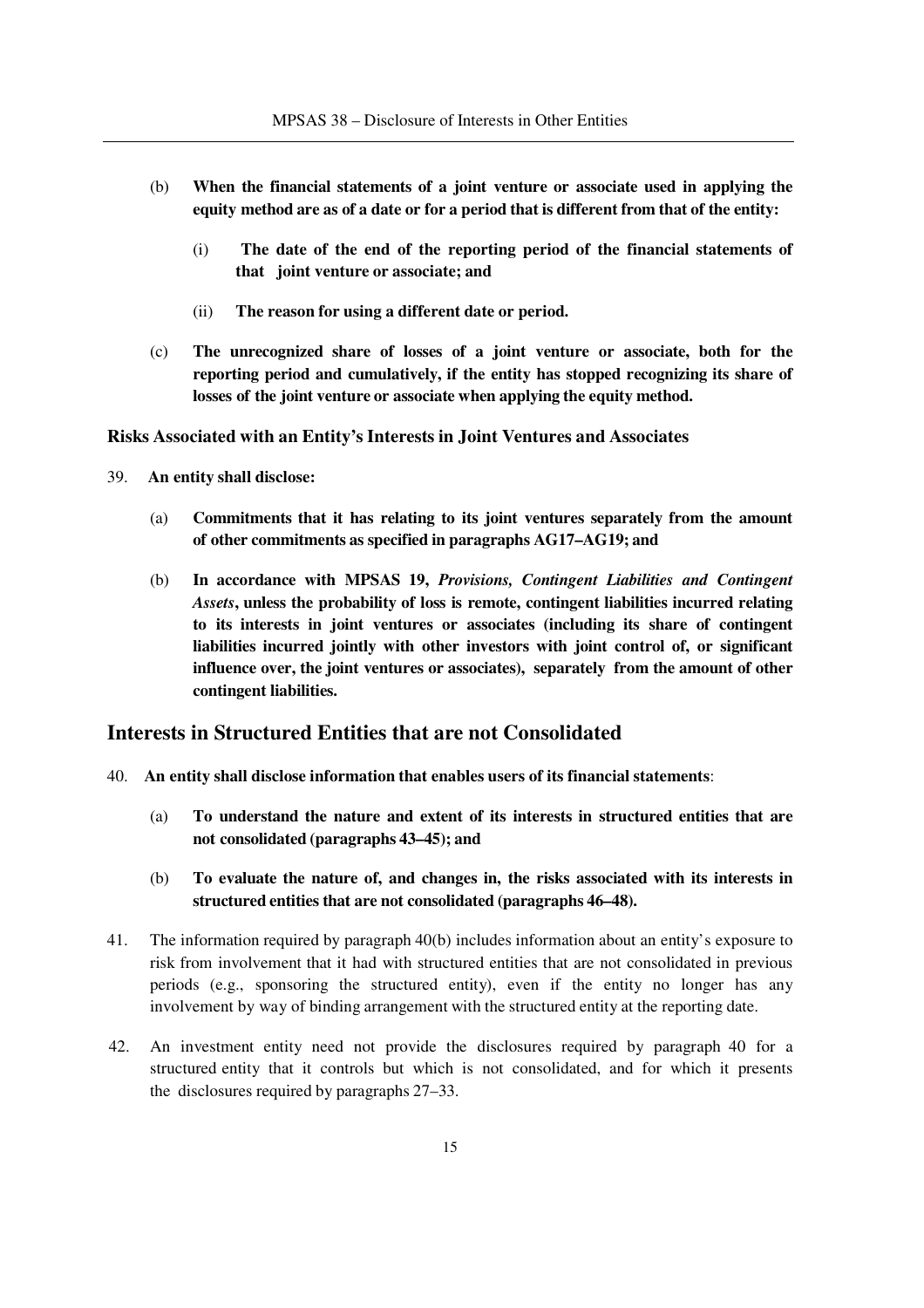#### **Nature of Interests**

- 43. **An entity shall disclose qualitative and quantitative information about its interests in structured entities that are not consolidated, including, but not limited to, the nature, purpose, size and activities of the structured entity and how the structured entity is financed.**
- 44. **If an entity has sponsored a structured entity that is not consolidated for which it does not provide information required by paragraph 46 (e.g., because it does not have an interest in the entity at the reporting date), the entity shall disclose:**
	- (a) **How it has determined which structured entities it has sponsored;**
	- (b) **Revenue from those structured entities during the reporting period, including a description of the types of revenue presented; and**
	- (c) **The carrying amount (at the time of transfer) of all assets transferred to those structured entities during the reporting period.**
- 45. **An entity shall present the information in paragraph 44(b) and (c) in tabular format, unless another format is more appropriate, and classify its sponsoring activities into relevant categories (see paragraphs AG2–AG6).**

#### **Nature of Risks**

- 46. **An entity shall disclose in tabular format, unless another format is more appropriate, a summary of:**
	- (a) **The carrying amounts of the assets and liabilities recognized in its financial statements relating to its interests in structured entities that are not consolidated;**
	- (b) **The line items in the statement of financial position in which those assets and liabilities are recognized;**
	- (c) **The amount that best represents the entity's maximum exposure to loss from its interests in structured entities that are not consolidated, including how the maximum exposure to loss is determined. If an entity cannot quantify its maximum exposure to loss from its interests in structured entities that are not consolidated it shall disclose that fact and the reasons; and**
	- (d) **A comparison of the carrying amounts of the assets and liabilities of the entity that relate to its interests in structured entities that are not consolidated and the entity's maximum exposure to loss from those entities.**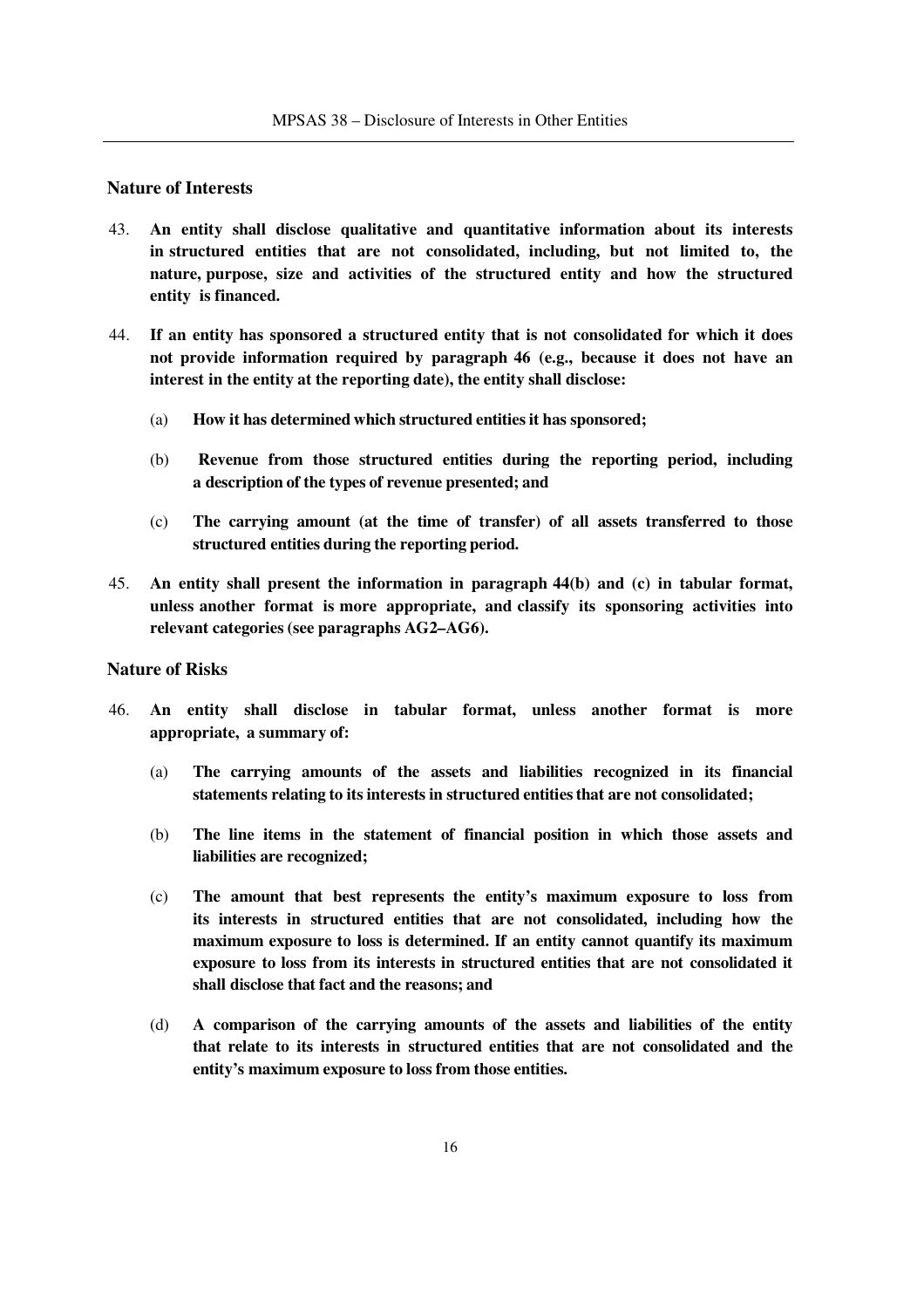- 47. **If during the reporting period an entity has, without having an obligation under a binding arrangement to do so, provided financial or other support to a structured entity that is not consolidated in which it previously had or currently has an interest (for example, purchasing assets of, or instruments issued by, the structured entity), the entity shall disclose:**
	- (a) **The type and amount of support provided, including situations in which the entity assisted the structured entity in obtaining financial support; and**
	- (b) **The reasons for providing the support.**
- 48. **An entity shall disclose any current intentions to provide financial or other support to a structured entity that is not consolidated, including intentions to assist the structured entity in obtaining financial support. Such current intentions include intentions to provide support as a result of obligations under binding arrangements and intentions to provide support where the entity has no obligation under a binding arrangement.**

#### **Non-quantifiable Ownership Interests**

- 49. **An entity shall disclose information that enables users of its financial statements to understand the nature and extent of any non-quantifiable ownership interests in other entities.**
- 50. **To the extent that this information has not already been provided in accordance with this Standard, an entity shall disclose, in respect of each non-quantifiable ownership interest that is material to the reporting entity:**
	- (a) **The name of the entity in which it has an ownership interest; and**
	- (b) **The nature of its ownership interest in the entity.**

## **Controlling Interests Acquired with the Intention of Disposal**

- 51. **An entity, other than an investment entity, shall disclose information regarding its interest in a controlled entity when, at the point at which control arose, the entity had the intention of disposing of that interest and, at the reporting date, it has an active intention to dispose of that interest.**
- 52. There are a number of situations in which a public sector entity may obtain control of another entity, but where the entity has an active intention to dispose of all or part of its controlling interest in the near future.
- 53. Because of a government's broad responsibility for the economic well-being of a jurisdiction it may intervene to prevent the consequences of failure of an entity, such as a financial institution. Such interventions may lead to a government obtaining control of another entity,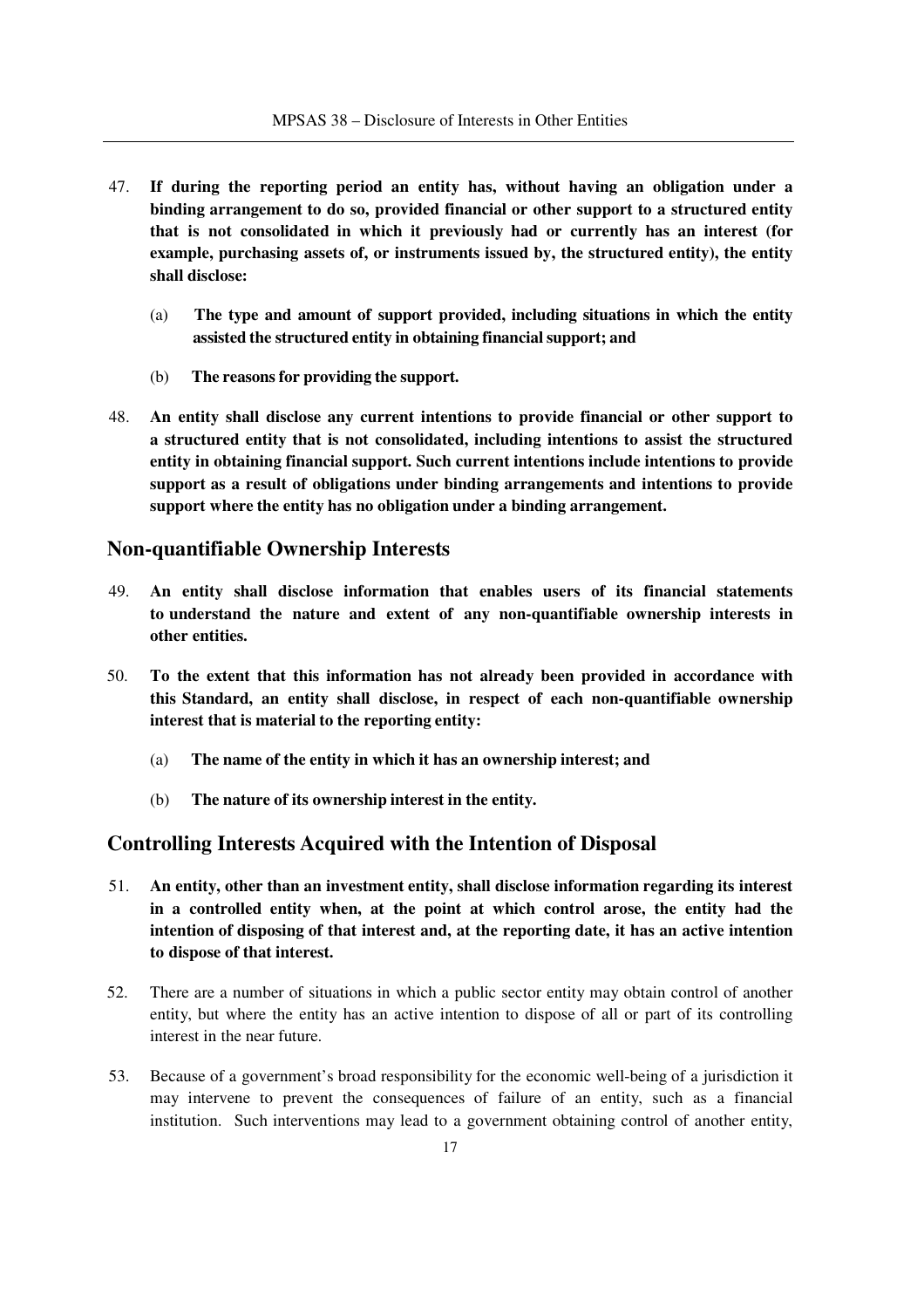although it has no intention of maintaining control over that entity. Rather, its intention may be to sell, or otherwise dispose of, its interest in the controlled entity. If the other entity needs to be restructured to facilitate disposal the restructuring can occur over a period of one or more years and the government may retain some residual assets or liabilities at the end of the process. The consolidation of such controlled entities for the reporting periods in which control is present, can have a significant impact on the consolidated financial statements. The obtaining of control as a result of interventions to prevent failure is most likely to occur in the context of governments, but could also occur in the case of individual public sector entities.

- 54. A public sector entity may also acquire a controlling interest in another entity, with the intention of disposing of all or part of that interest, in implementing a government's policy objectives. For example, a government may direct an entity to acquire certain interests in other entities for the purpose of redistribution.
- 55. **An entity shall disclose the following information in the notes in respect of each controlled entity referred to in paragraph 51:**
	- (a) **The name of the controlled entity and a description of its key activities;**
	- (b) **The rationale for the acquisition of the controlling interest and the factors considered in determining that control exists;**
	- (c) **The impact on the consolidated financial statements of consolidating the controlled entity including the effect on assets, liabilities, revenue, expenses and net assets/equity; and**
	- (d) **The current status of the approach to disposal, including the expected method and timing of disposal.**
- 56. **The disclosures required by paragraph 55 shall be provided at each reporting date until the entity disposes of the controlling interest or ceases to have the intention to dispose of that interest. In the period in which the entity disposes of the controlling interest or ceases to have the intention to dispose of the controlling interest it shall disclose:**
	- (a) **The fact that there has been a disposal or change of intention; and**
	- (b) **The effect of the disposal or change of intention on the consolidated financial statements.**
- 57. **Where other disclosures required by this Standard or other MPSASs would provide information relevant to paragraphs 55 or 56 a cross-reference to those other disclosures shall be provided.**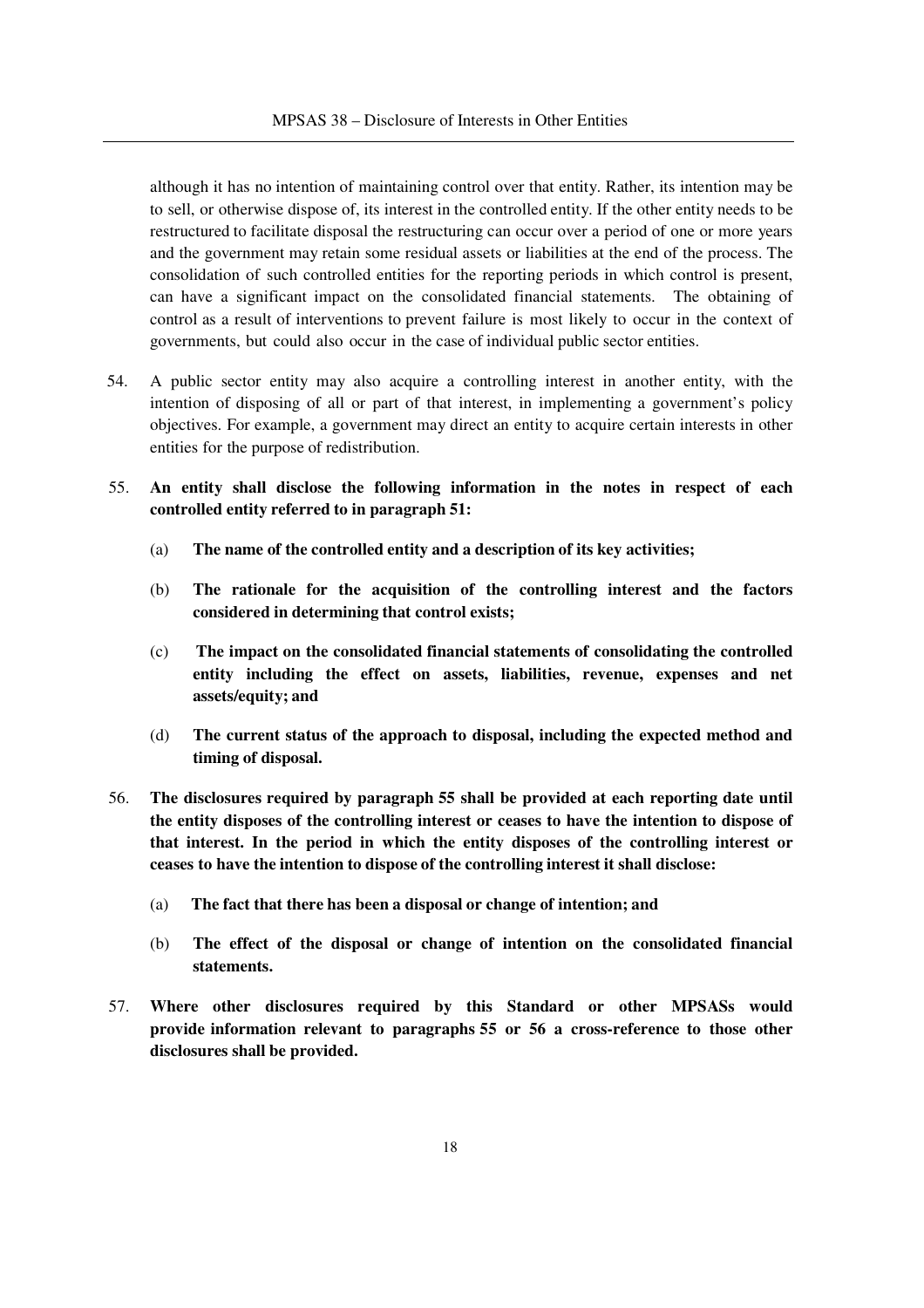## **Transitional Provisions**

- 58. An entity is encouraged to provide information required by this Standard earlier than annual periods beginning on or after January 1, 2017. Providing some of the disclosures required by this Standard does not compel the entity to comply with all the requirements of this Standard or to apply MPSAS 34, MPSAS 35, MPSAS 36, and MPSAS 37 early.
- 59. The disclosure requirements of this Standard need not be applied for any period presented that begins before the annual period immediately preceding the first annual period for which this Standard is applied.
- 60. The disclosure requirements of paragraphs 40–56 and the corresponding guidance in paragraphs AG20–AG25 of this Standard need not be applied for any period presented that begins before the first annual period for which this Standard is applied.

## **Effective Date**

- 61. **An entity shall apply this Standard for annual financial statements covering periods beginning on or after January 1, 2017. Earlier application is encouraged.**
- 62. When an entity adopts the accrual basis MPSASs as defined in MPSAS 33, *First-time Adoption of Accrual Basis Malaysian Public Sector Accounting Standards (MPSASs),* for financial reporting purposes subsequent to this effective date, this Standard applies to the entity's annual financial statements covering periods beginning on or after the date of adoption of MPSASs.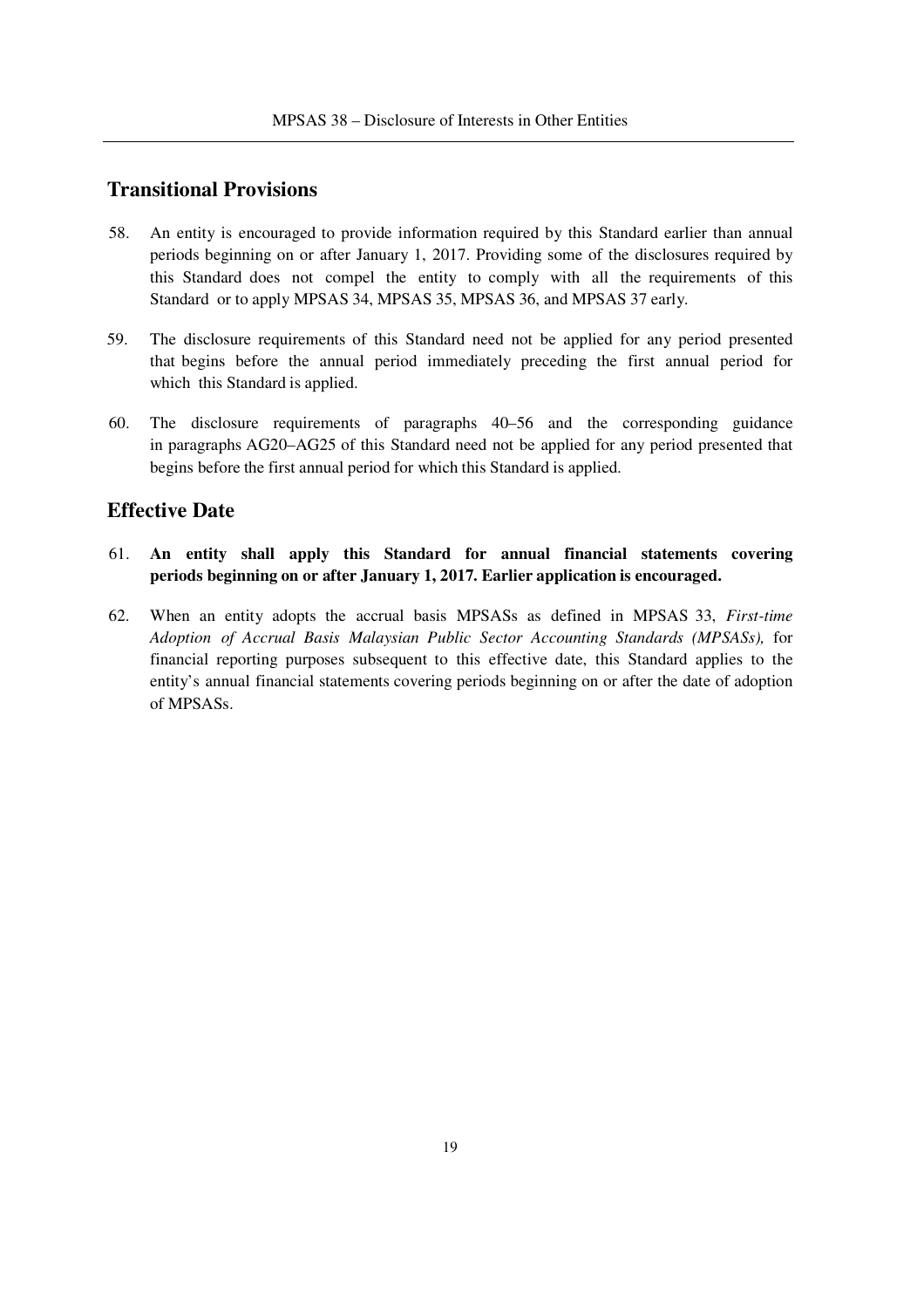## **Appendix A**

## **Application Guidance**

#### *This Appendix is an integral part of MPSAS 38.*

AG1. The examples in this appendix portray hypothetical situations. Although some aspects of the examples may be present in actual fact patterns, all relevant facts and circumstances of a particular fact pattern would need to be evaluated when applying this Standard.

#### **Aggregation (paragraph 11)**

- AG2. An entity shall decide, in the light of its circumstances, how much detail it provides to satisfy the information needs of users, how much emphasis it places on different aspects of the requirements and how it aggregates the information. It is necessary to strike a balance between burdening financial statements with excessive detail that may not assist users of financial statements and obscuring information as a result of too much aggregation.
- AG3. An entity may aggregate the disclosures required by this Standard for interests in similar entities if aggregation is consistent with the disclosure objective and the requirement in paragraph AG4, and does not obscure the information provided. An entity shall disclose how it has aggregated its interests in similar entities.
- AG4. An entity shall present information separately for interests in:
	- (a) Controlled entities;
	- (b) Joint ventures;
	- (c) Joint operations;
	- (d) Associates; and
	- (e) Structured entities that are not consolidated.
- AG5. In determining whether to aggregate information, an entity shall consider quantitative and qualitative information about the different risk and benefit characteristics of each entity it is considering for aggregation and the significance of each such entity to the reporting entity. The entity shall present the disclosures in a manner that clearly explains to users of financial statements the nature and extent of its interests in those other entities.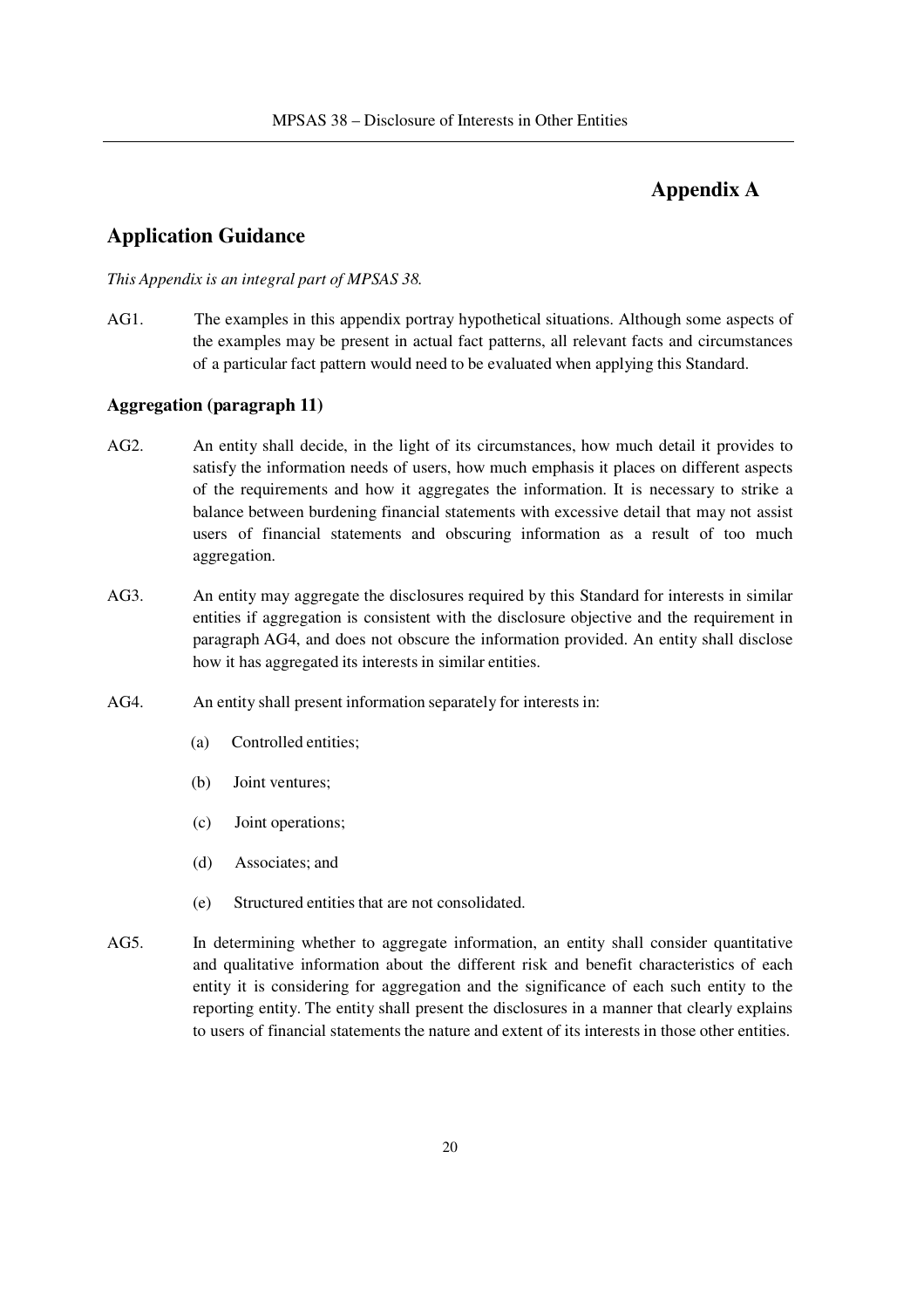- AG6. Examples of aggregation levels within the classes of entities set out in paragraph AG4 that might be appropriate are:
	- (a) Nature of activities (e.g., a research and development entity, a revolving credit card securitization entity).
	- (b) Industry classification.
	- (c) Geography (e.g., country or region).

#### **Interests in Other Entities**

- AG7. An interest in another entity refers to involvement by way of binding arrangements or otherwise that exposes the reporting entity to variability of benefits from the performance of the other entity. Consideration of the purpose and design of the other entity may help the reporting entity when assessing whether it has an interest in that entity and, therefore, whether it is required to provide the disclosures in this Standard. That assessment shall include consideration of the risks that the other entity was designed to create and the risks the other entity was designed to pass on to the reporting entity and other parties.
- AG8. A reporting entity is typically exposed to variability of benefits from the performance of another entity by holding instruments (such as equity or debt instruments issued by the other entity) or having another involvement that absorbs variability. For example, assume a structured entity holds a loan portfolio. The structured entity obtains a credit default swap from another entity (the reporting entity) to protect itself from the default of interest and principal payments on the loans. The reporting entity has involvement that exposes it to variability of benefits from the performance of the structured entity because the credit default swap absorbs variability of benefits, in the form of returns, of the structured entity.
- AG9. Some instruments are designed to transfer risk from a reporting entity to another entity. Such instruments create variability of benefits for the other entity but do not typically expose the reporting entity to variability of benefits from the performance of the other entity. For example, assume a structured entity is established to provide investment opportunities for investors who wish to have exposure to entity  $Z$ 's credit risk (entity  $Z$  is unrelated to any party involved in the arrangement). The structured entity obtains funding by issuing to those investors notes that are linked to entity Z's credit risk (creditlinked notes) and uses the proceeds to invest in a portfolio of risk-free financial assets. The structured entity obtains exposure to entity Z's credit risk by entering into a credit default swap (CDS) with a swap counterparty. The CDS passes entity Z's credit risk to the structured entity in return for a fee paid by the swap counterparty. The investors in the structured entity receive higher benefits that reflect both the structured entity's return from its asset portfolio and the CDS fee. The swap counterparty does not have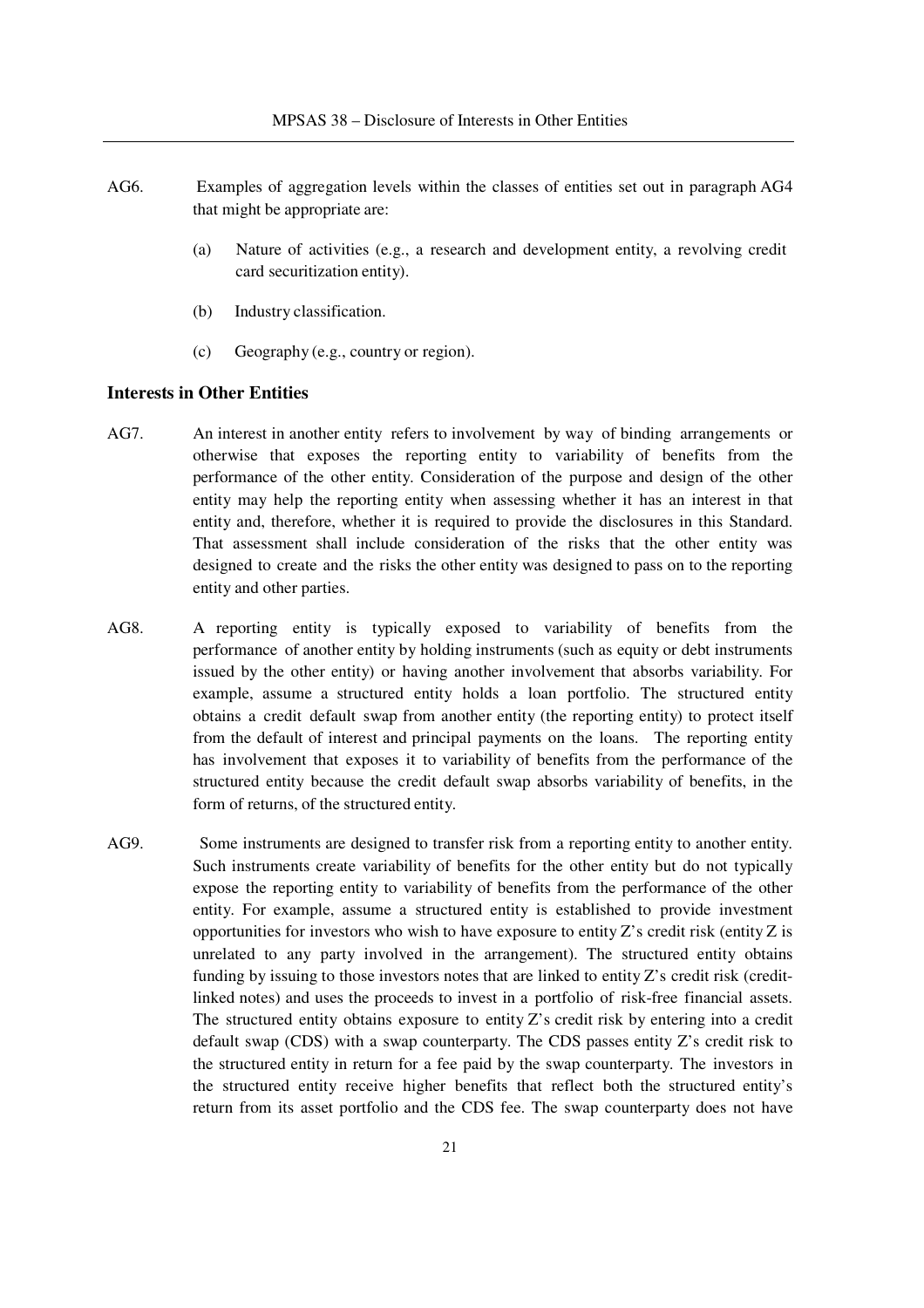involvement with the structured entity that exposes it to variability of benefits from the performance of the structured entity because the CDS transfers variability to the structured entity, rather than absorbing variability of benefits of the structured entity.

## **Summarized Financial Information for Controlled Entities, Joint Ventures and Associates (paragraphs 19 and 36)**

- AG10. For each controlled entity that has non-controlling interests that are material to the reporting entity, an entity shall disclose:
	- (a) Dividends or similar distributions paid to non-controlling interests; and
	- (b) Summarized financial information about the assets, liabilities, surplus or deficit and cash flows of the controlled entity that enables users to understand the interest that non-controlling interests have in the economic entity's activities and cash flows. That information might include but is not limited to, for example, current assets, non-current assets, current liabilities, non-current liabilities, revenue and surplus or deficit.
- AG11. The summarized financial information required by paragraph AG10(b) shall be the amounts before inter-entity eliminations.
- AG12. For each joint venture and associate that is material to the reporting entity, an entity shall disclose:
	- (a) Dividends or similar distributions received from the joint venture or associate; and
	- (b) Summarized financial information for the joint venture or associate (see paragraphs AG14 and AG15) including, but not necessarily limited to:
		- (i) Current assets;
		- (ii) Non-current assets;
		- (iii) Current liabilities;
		- (iv) Non-current liabilities;
		- (v) Revenue;
		- (vi) Tax expense;
		- (vii) Pre-tax gain or loss recognized on the disposal of assets or settlement of liabilities attributable to discontinuing operations; and
		- (viii) Surplus or deficit.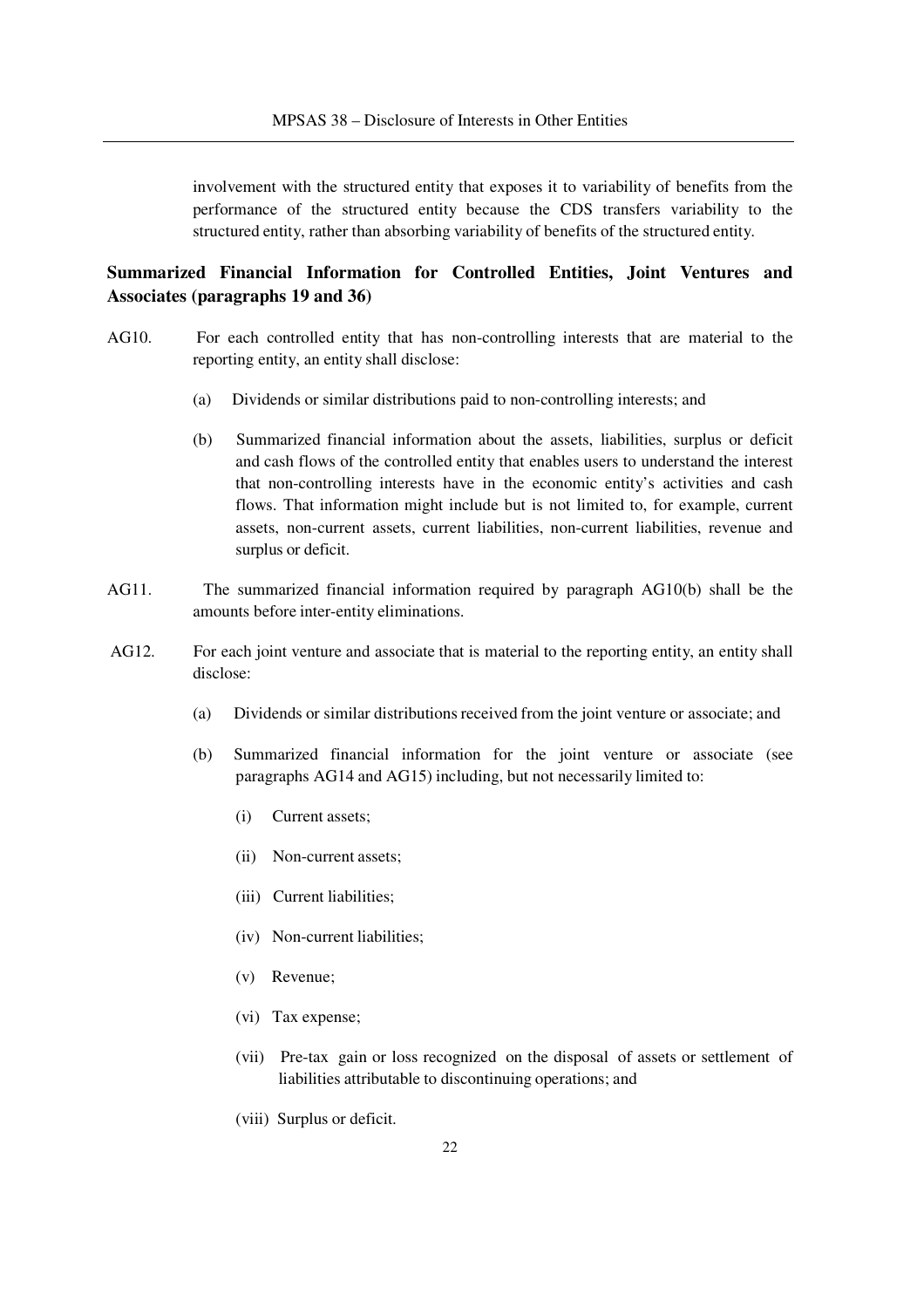- AG13. In addition to the summarized financial information required by paragraph AG12, an entity shall disclose for each joint venture that is material to the reporting entity the amount of:
	- (a) Cash and cash equivalents included in paragraph  $AG12(b)(i)$ ;
	- (b) Current financial liabilities (excluding taxes and transfers payable, payables under exchange transactions and provisions) included in paragraph  $AG12(b)(iii)$ ;
	- (c) Non-current financial liabilities (excluding taxes and transfers payable, payables under exchange transactions and provisions) included in paragraph AG12(b)(iv);
	- (d) Depreciation and amortization;
	- (e) Interest revenue;
	- (f) Interest expense; and
	- (g) Income tax expense.
- AG14. The summarized financial information presented in accordance with paragraphs AG12 and AG13 shall be the amounts included in the MPSAS financial statements of the joint venture or associate (and not the entity's share of those amounts). If the entity accounts for its interest in the joint venture or associate using the equity method:
	- (a) The amounts included in the MPSAS financial statements of the joint venture or associate shall be adjusted to reflect adjustments made by the entity when using the equity method, such as fair value adjustments made at the time of acquisition and adjustments for differences in accounting policies.
	- (b) The entity shall provide a reconciliation of the summarized financial information presented to the carrying amount of its interest in the joint venture or associate.
- AG15. An entity may present the summarized financial information required by paragraphs AG12 and AG13 on the basis of the joint venture's or associate's financial statements if:
	- (a) The entity measures its interest in the joint venture or associate at fair value in accordance with MPSAS 36; and
	- (b) The joint venture or associate does not prepare MPSAS financial statements and preparation on that basis would be impracticable or cause undue cost.
	- (c) In that case, the entity shall disclose the basis on which the summarized financial information has been prepared.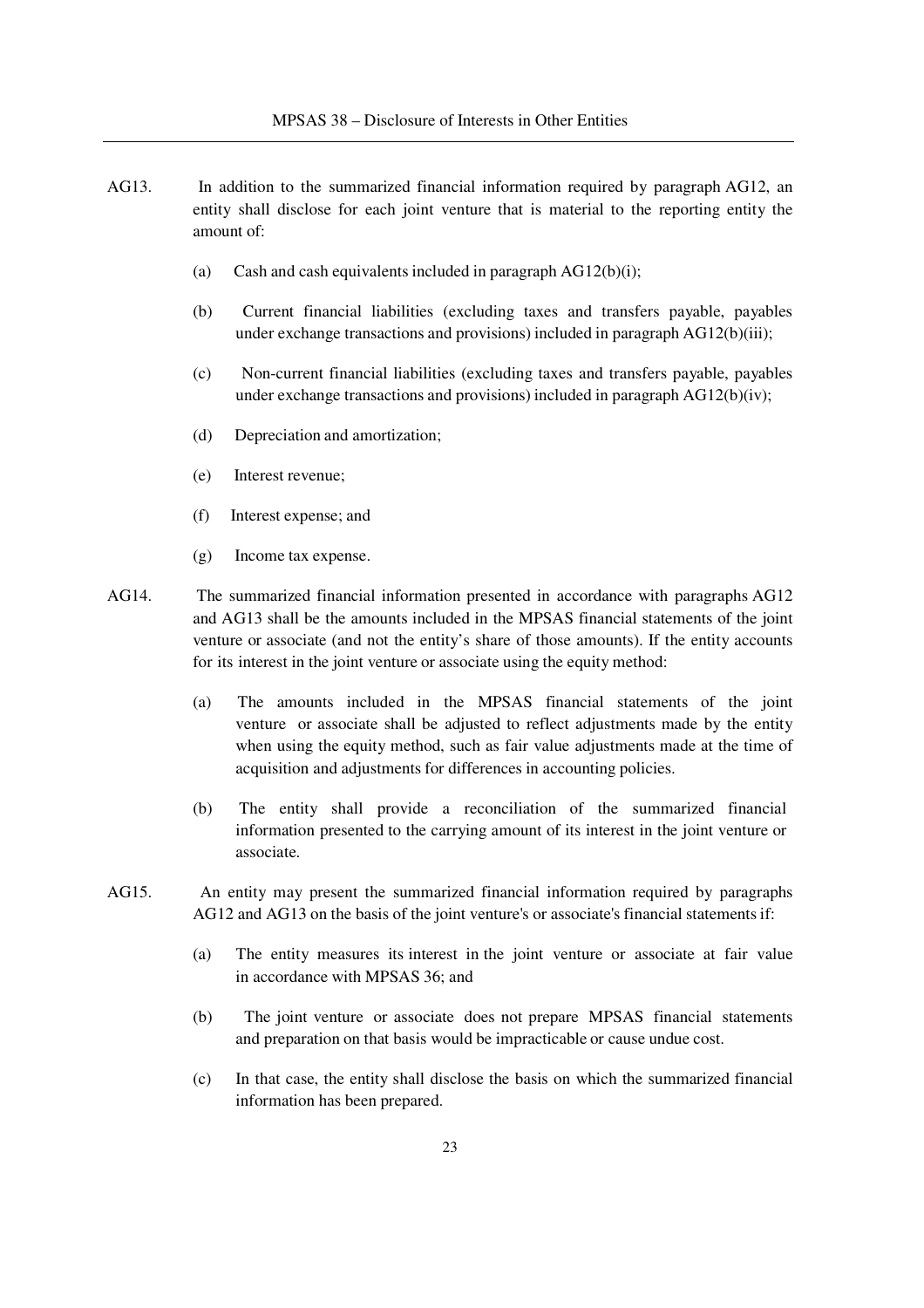- AG16. An entity shall disclose, in aggregate, the carrying amount of its interests in all individually immaterial joint ventures or associates that are accounted for using the equity method. An entity shall also disclose separately the aggregate amount of its share of those joint ventures' or associates'
	- (a) Revenue.
	- (b) Tax expense.
	- (c) Pre-tax gain or loss recognized on the disposal of assets or settlement of liabilities attributable to discontinuing operations.
	- (d) Surplus or deficit.
	- (e) An entity provides the disclosures separately for joint ventures and associates.

#### **Commitments for Joint Ventures (paragraph 39(a))**

- AG17. An entity shall disclose total commitments it has made but not recognized at the reporting date (including its share of commitments made jointly with other investors with joint control of a joint venture) relating to its interests in joint ventures. Commitments are those that may give rise to a future outflow of cash or other resources.
- AG18. Unrecognized commitments that may give rise to a future outflow of cash or other resources include:
	- (a) Unrecognized commitments to contribute funding or resources as a result of, for example:
		- (i) The constitution or acquisition agreements of a joint venture (that, for example, require an entity to contribute funds over a specific period).
		- (ii) Capital-intensive projects undertaken by a joint venture.
		- (iii) Unconditional purchase obligations, comprising procurement of equipment, inventory or services that an entity is committed to purchasing from, or on behalf of, a joint venture.
		- (iv) Unrecognized commitments to provide loans or other financial support to a joint venture.
		- (v) Unrecognized commitments to contribute resources to a joint venture, such as assets or services.
		- (vi) Other non-cancellable unrecognized commitments relating to a joint venture.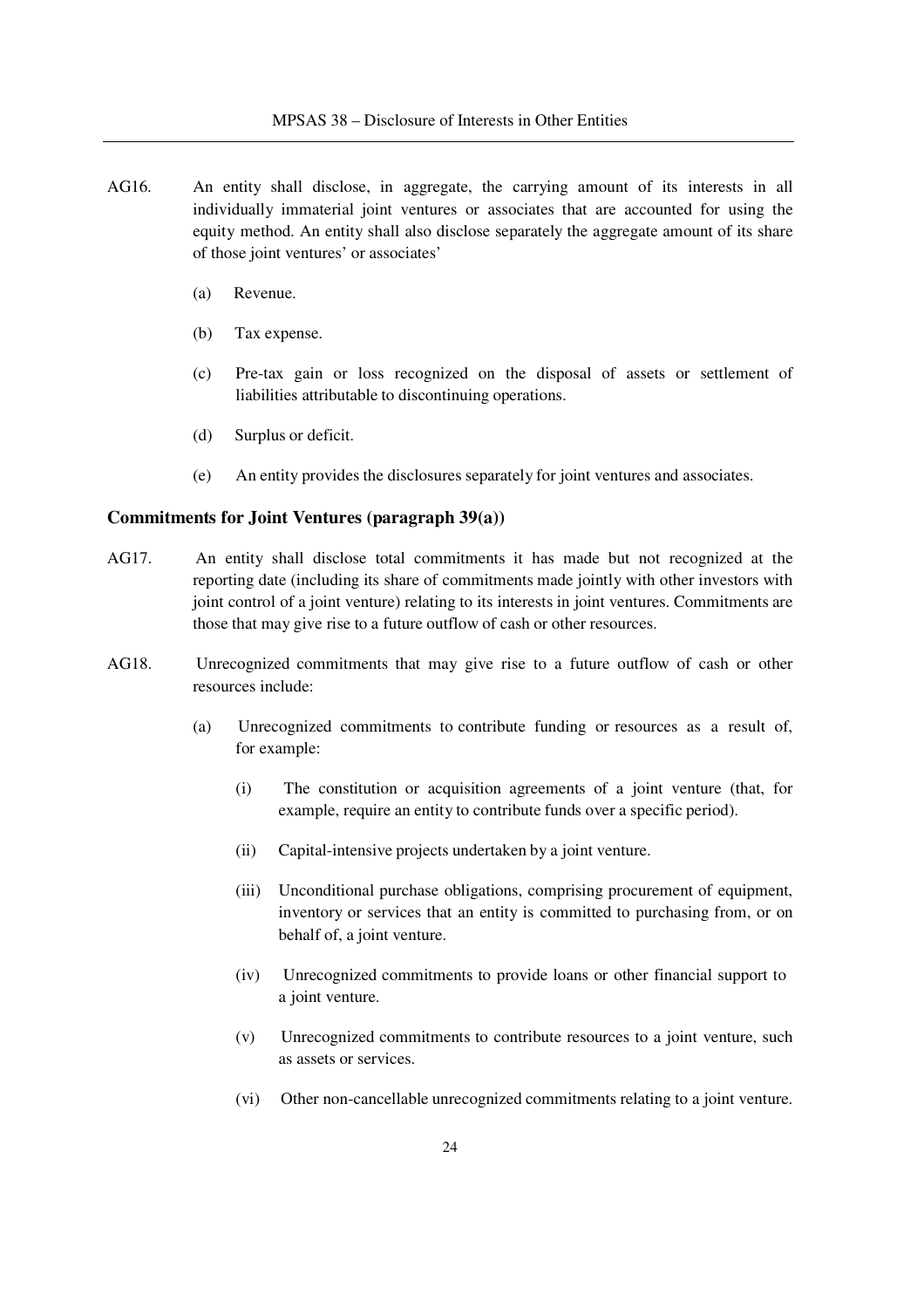- (b) Unrecognized commitments to acquire another party's ownership interest (or a portion of that ownership interest) in a joint venture if a particular event occurs or does not occur in the future.
- AG19. The requirements and examples in paragraphs AG17 and AG18 illustrate some of the types of disclosure required by paragraph 27 of MPSAS 20, *Related Party Disclosures*.

#### **Interests in Structured Entities that are not Consolidated (paragraphs 40–48)**

#### **Structured Entities**

- AG20. A structured entity is an entity that has been designed so that the conventional ways in which an entity is controlled are not the dominant factors in deciding who controls the entity. In the case of entities such as departments or ministries where administrative arrangements or legislation are often the dominant factors in deciding who has control of an entity, a structured entity is an entity that has been designed so that administrative arrangements or legislation are not the dominant factor in deciding who controls the entity. In the case of entities where voting or similar rights are normally the dominant factor in deciding who has control of an entity (which may be the case for some entities with profit objectives), a structured entity is an entity that has been designed so that voting or similar rights are not the dominant factor in deciding who controls the entity. Although binding arrangements frequently occur between public sector entities, binding arrangements are not normally the dominant factor in determining who controls an entity. Therefore the use of binding arrangements to determine the relevant activities of an entity may indicate the existence of a structured entity. Depending on the context a structured entity could be (i) an entity for which most of the activities are predetermined, with the relevant activities limited in scope but directed through binding arrangements or (ii) an entity for which any voting rights relate to administrative tasks only and the relevant activities are directed by means of binding arrangements.
- AG21. A structured entity often has some or all of the following features or attributes:
	- (a) Restricted activities.
	- (b) A narrow and well-defined objective, such as to carry out research and development activities, provide a source of capital or funding to an entity or provide investment opportunities for investors by passing on risks and rewards associated with the assets of the structured entity to investors.
	- (c) Insufficient net assets/equity to permit the structured entity to finance its activities without subordinated financial support.
	- (d) Financing in the form of multiple contractually linked instruments to investors that create concentrations of credit or other risks (tranches).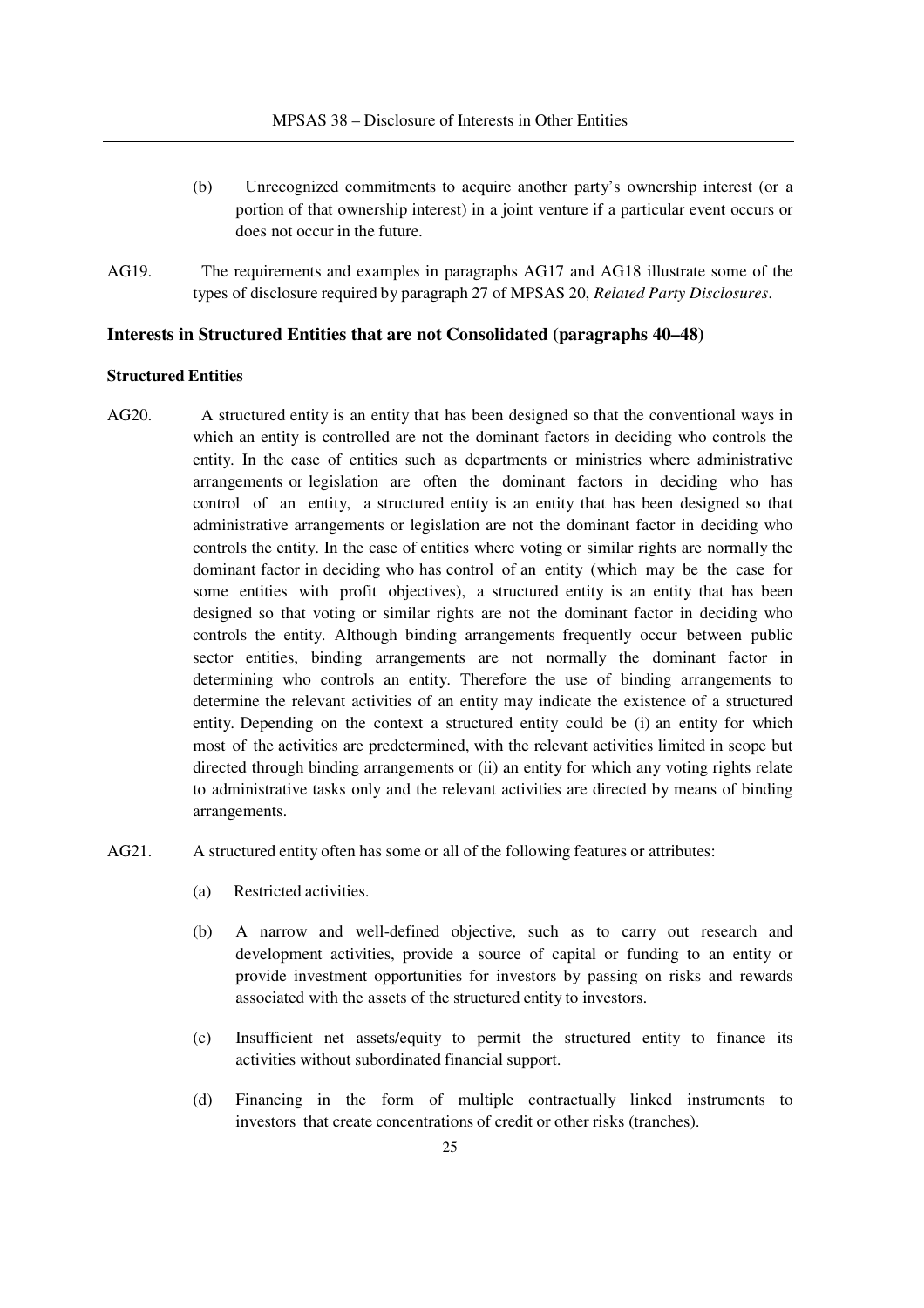- AG22. Examples of entities that are regarded as structured entities include, but are not limited to:
	- (a) A partnership between a government and a private sector entity that is not a joint venture, being a partnership established and directed by binding arrangements.
	- (b) Securitization vehicles.
	- (c) Asset-backed financings.
	- (d) Some investment funds.
- AG23. The mere fact that a government provides funding to another entity does not make that entity a structured entity. Nor is an entity that is controlled by voting rights a structured entity simply because, for example, it receives funding from third parties following a restructuring.

## **Nature of Risks from Interests in Structured Entities that are not Consolidated (paragraphs 46–48)**

- AG24. In addition to the information required by paragraphs 46–48, an entity shall disclose additional information that is necessary to meet the disclosure objective in paragraph 40(b).
- AG25. Examples of additional information that, depending on the circumstances, might be relevant to an assessment of the risks to which an entity is exposed when it has an interest in a structured entity that is not consolidated are:
	- (a) The terms of an arrangement that could require the entity to provide financial support to a structured entity that is not consolidated (e.g., liquidity arrangements or credit rating triggers associated with obligations to purchase assets of the structured entity or provide financial support), including:
		- (i) A description of events or circumstances that could expose the reporting entity to a loss.
		- (ii) Whether there are any terms that would limit the obligation.
		- (iii) Whether there are any other parties that provide financial support and, if so, how the reporting entity's obligation ranks with those of other parties.
	- (b) Losses incurred by the entity during the reporting period relating to its interests in structured entities that are not consolidated.
	- (c) The types of revenue the entity received during the reporting period from its interests in structured entities that are not consolidated.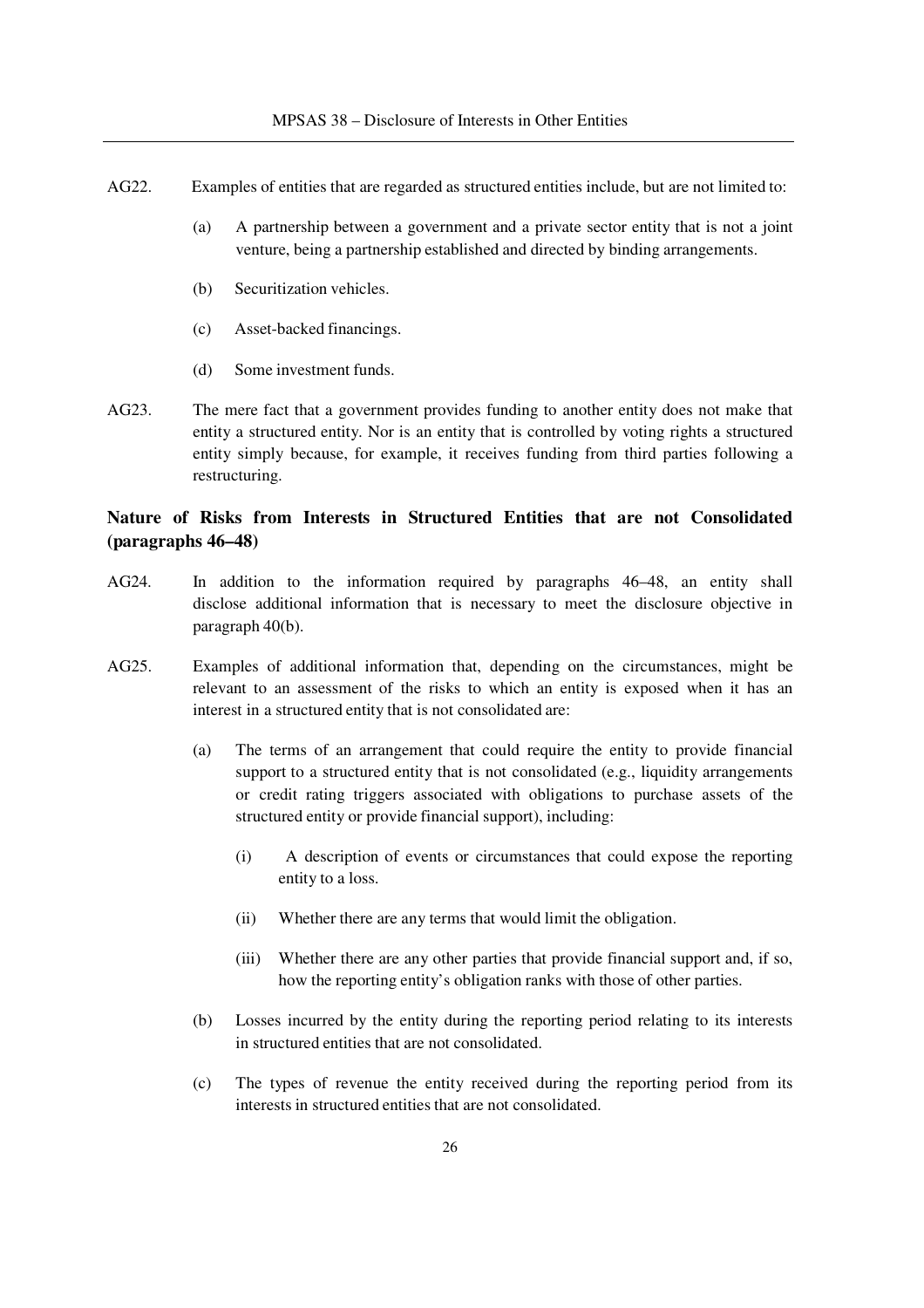- (d) Whether the entity is required to absorb losses of a structured entity that is not consolidated before other parties, the maximum limit of such losses for the entity, and (if relevant) the ranking and amounts of potential losses borne by parties whose interests rank lower than the entity's interest in the structured entity that is not consolidated.
- (e) Information about any liquidity arrangements, guarantees or other commitments with third parties that may affect the fair value or risk of the entity's interests in structured entities that are not consolidated.
- (f) Any difficulties a structured entity that is not consolidated has experienced in financing its activities during the reporting period.
- (g) In relation to the funding of a structured entity that is not consolidated, the forms of funding (e.g., commercial paper or medium-term notes) and their weightedaverage life. That information might include maturity analyses of the assets and funding of a structured entity if the structured entity has longer-term assets funded by shorter-term funding.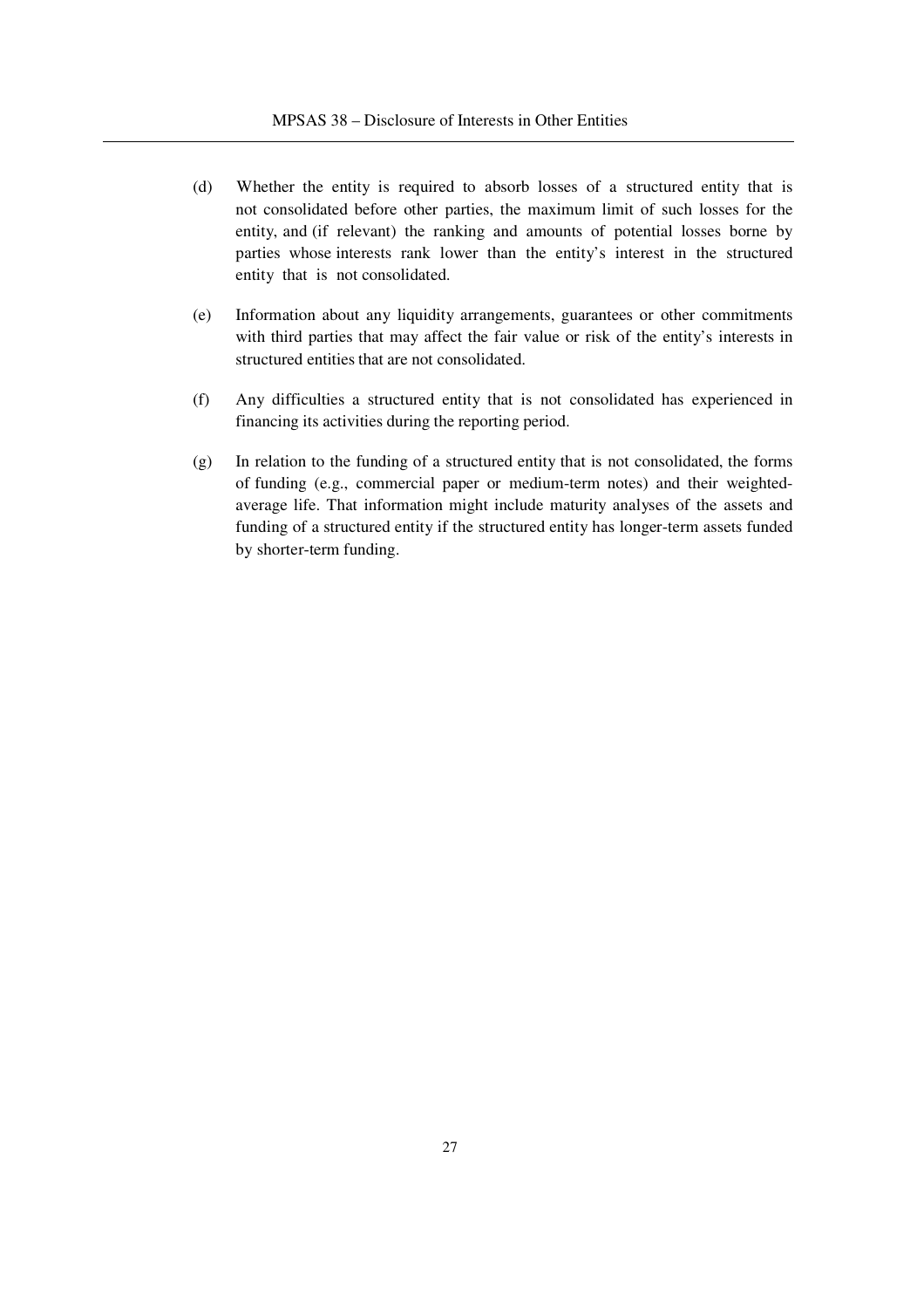## **Appendix B**

## **Amendments to Other MPSASs**

#### **MPSAS 1, Presentation of Financial Statements**

#### **Paragraphs 134 and 139 are amended and paragraph 153E added as follows:**

- 134. In deciding whether a particular accounting policy should be disclosed, management considers whether disclosure would assist users in understanding how transactions, other events, and conditions are reflected in the reported financial performance and financial position. Disclosure of particular accounting policies is especially useful to users when those policies are selected from alternatives allowed in MPSASs. An example is disclosure of whether an entity applies the fair value or cost model to its investment property (see MPSAS 16, *Investment Property*) a venturer recognizes its interest in a jointly controlled entity using proportionate consolidation or the equity method (see MPSAS 8, *Interests in Joint Ventures*.) …
- 139. Some of the disclosures made in accordance with paragraph 137 are required by other MPSASs. For example, MPSAS 38, *Disclosure of Interests in Other Entities,* requires an entity to disclose the judgments it has made in determining whether it controls another entity MPSAS 6 requires an entity to disclose the reasons why the entity's ownership interest does not constitute control, in respect of an investee that is not a controlled entity, even though more than half of its voting or potential voting power is owned directly or indirectly through controlled entities. MPSAS 16, *Investment Property*, requires disclosure of the criteria developed by the entity to distinguish investment property from owner-occupied property, and from property held for sale in the ordinary course of business, when classification of the property is difficult.

## **153E**. **MPSAS 35,** *Consolidated Financial Statements* **and MPSAS 38 issued in January 2017, amended paragraphs 4, 12, 88(n), 95(d), 97, 103, 118, 134, 135 and 139. An entity shall apply those amendments when it applies MPSAS 35 and MPSAS 38.**

#### **MPSAS 30, Financial Instruments: Disclosures**

#### **Paragraph AG6 is amended and paragraph 52A is added as follows:**

AG6. The disclosures required by paragraphs 38–49 shall be either given in the financial statements or incorporated by cross-reference from the financial statements to some other statement, such as a management commentary or risk report, that is available to users of the financial statements on the same terms as the financial statements and at the same time. Without the information incorporated by cross-reference, the financial statements are incomplete. The use of such cross-referencing may be subject to jurisdictional restrictions.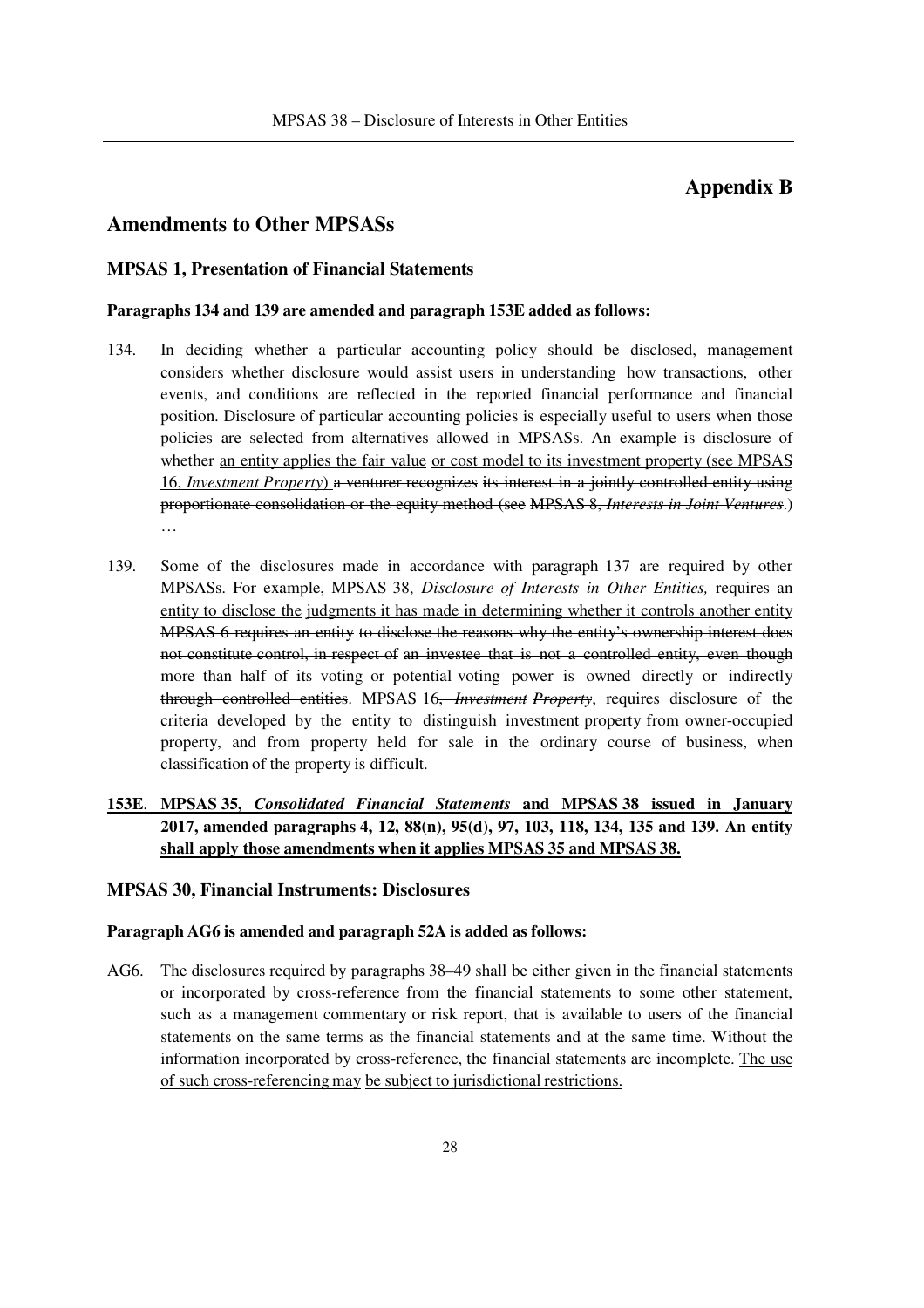52A. **MPSAS 35, MPSAS 37,** *Joint Arrangements***, and MPSAS 38,** *Disclosure of Interests in Other Entities***, issued in January 2017, amended paragraphs 3(a) and AG6. An entity shall apply those amendments when it applies MPSAS 35, MPSAS 37 and MPSAS 38.**